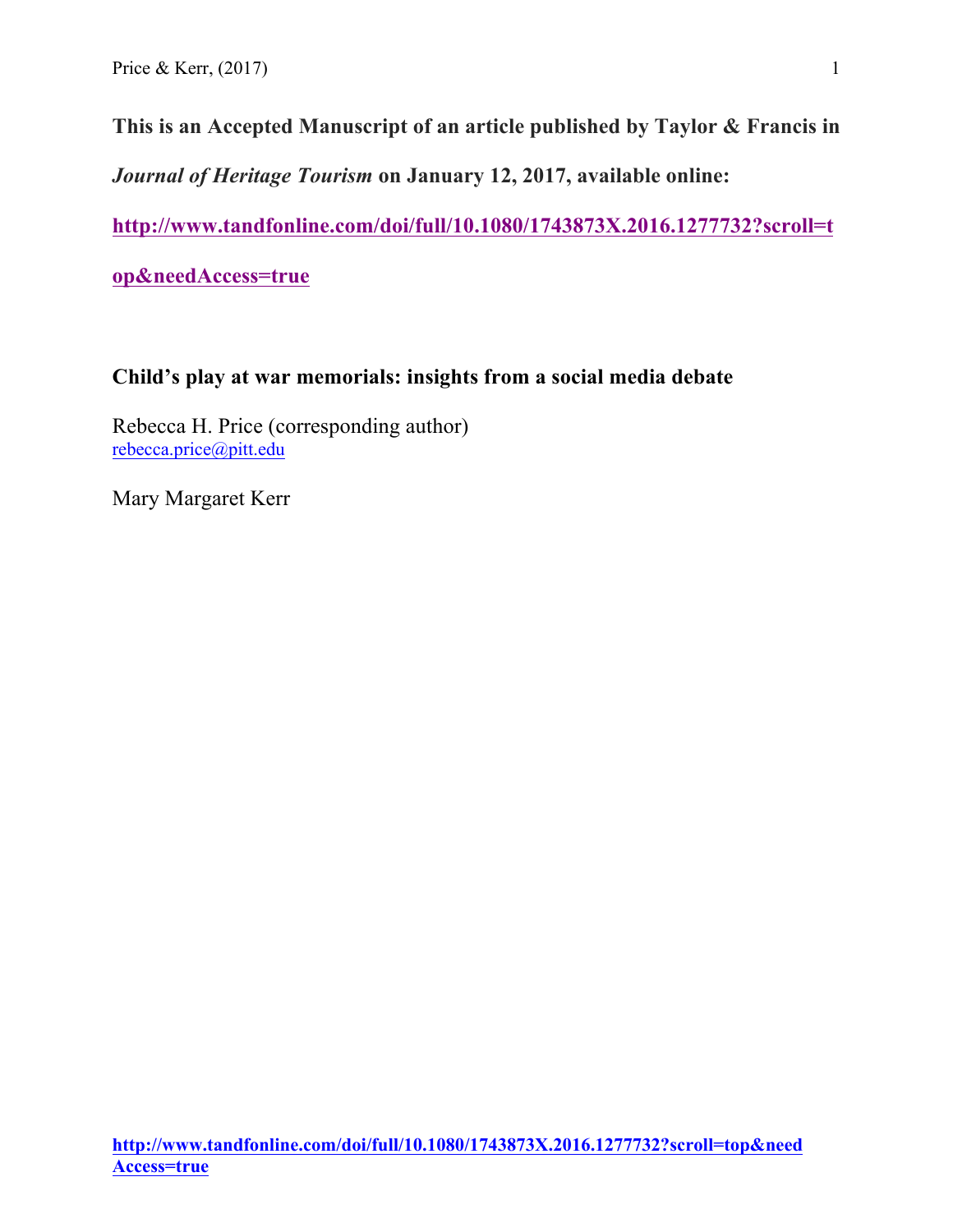# **Child's play at war memorials: insights from a social media debate**

Each year, thousands of children visit memorials and other heritage sites during family or school trips, yet heritage scholars possess little understanding of their experiences. Despite its absence from the scholarly literature, children's exploratory play at war memorials recurs frequently in the *popular* media. Extensive social media interest suggests that public sentiment, often emotional and vividly expressed, deserves study as a potential influence on children's experiences at these and other dark heritage sites. This paper provides new insights of behavioral expectations for children at memorials, based on content analysis of 150 comments on a viral social media post picturing children playing on the Vietnam Women's Memorial in Washington DC. Conducting a stance analysis of comments, we considered commenters' behavioral expectations, meanings they ascribed to memorials, and rationales for their intensely worded positions. Commenters shared several values: that memorials represented soldiers' sacrifice, veterans' service, general places for respect or to do what is right, or artistic value. Yet despite these shared rationales, many commenters expressed polarized opinions of children's play at memorials. Commenters also referenced memorials and battlefields worldwide. This study provides greater understanding of the cultural context of children's visits to memorials and other sites of painful heritage.

Keywords: heritage; dark tourism; social media; children; memorials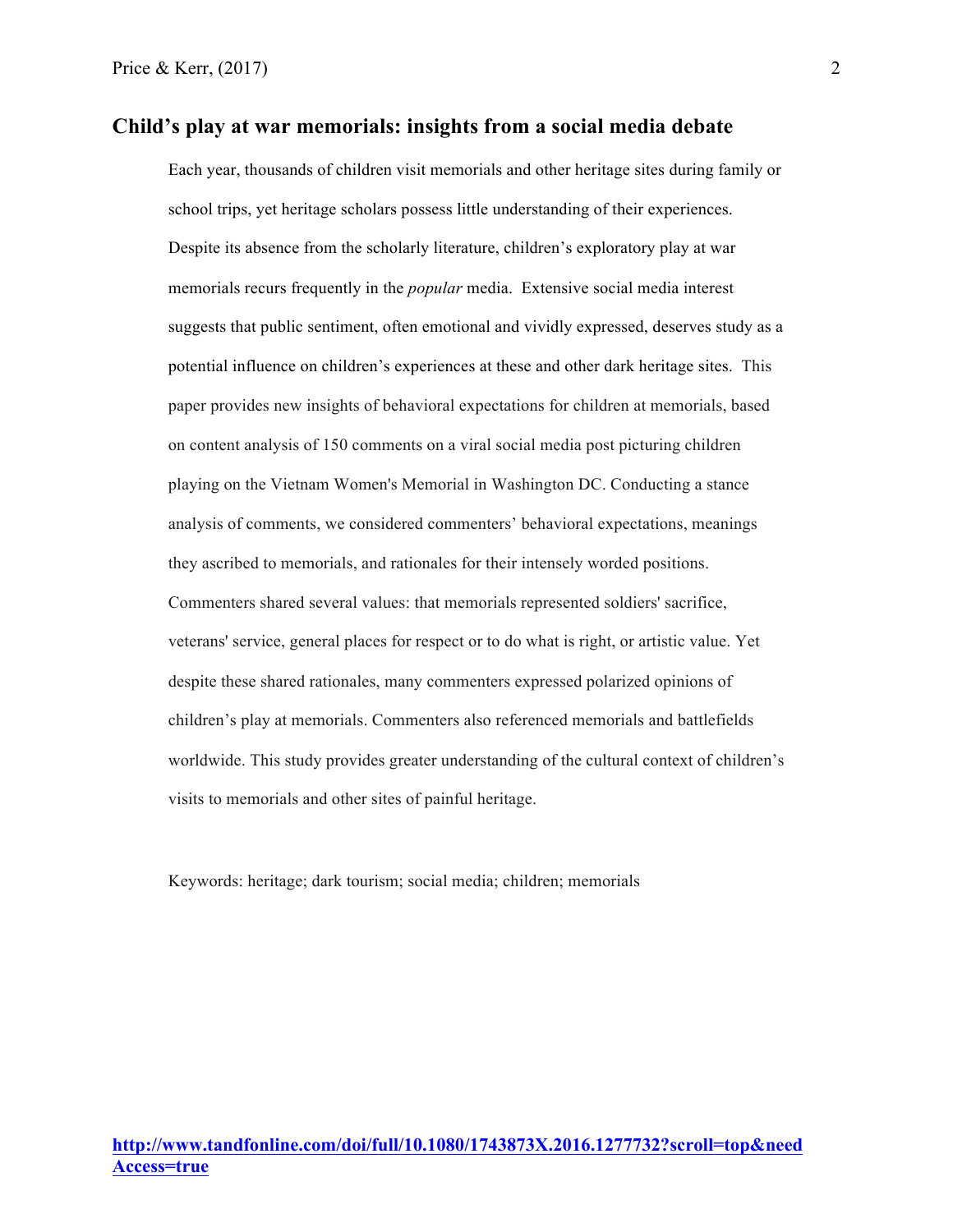#### **Child's play at war memorials: insights from a social media debate**

Each year, thousands of children travel during family or school trips (Kerr & Price, 2016). Yet, heritage scholars possess little understanding about child tourists (Khoo-Lattimore, 2015; Poria & Timothy, 2014; Small, 2008) and even less about how children explore dark sites, those associated with "death, suffering, and the seemingly macabre" (Stone, 2006, p. 146).

Despite its absence in the scholarly literature, children's exploratory play at war memorials recurs frequently in the *popular* media. Lately, children's news-making behavior has included climbing on sculptures, wading in fountains, and playing Pokémon Go at Holocaust museums (see Bromwich, 2016; "Facebook rant," 2015; MyFoxDC.com Web Producer, 2015). One photo of children playing in a World War II memorial fountain was shared more than 40,000 times in just a few days ("Facebook rant," 2015). Such extensive social media interest suggests that public sentiment, often strongly emotional and vividly expressed, deserves study as a potential influence on children's experiences at dark heritage sites.

In March 2015, a tourist from Ohio snapped a photograph in Washington, D.C., which when posted online sparked a "huge response" and "outraged" comments (MyFoxDC.com Web Producer, 2015). Presented as Figure 1, this photograph depicts young children climbing on the Vietnam Women's Memorial, in view of an elderly man and his companions. The debate sparked by this picture "went viral," receiving mentions on national news sites such as CNN (Pearson, 2015).

# (Figure 1)

In this study, we analyzed the most popular social media comments about this photograph. Specifically we sought to answer two questions: 1) What might this debate tell us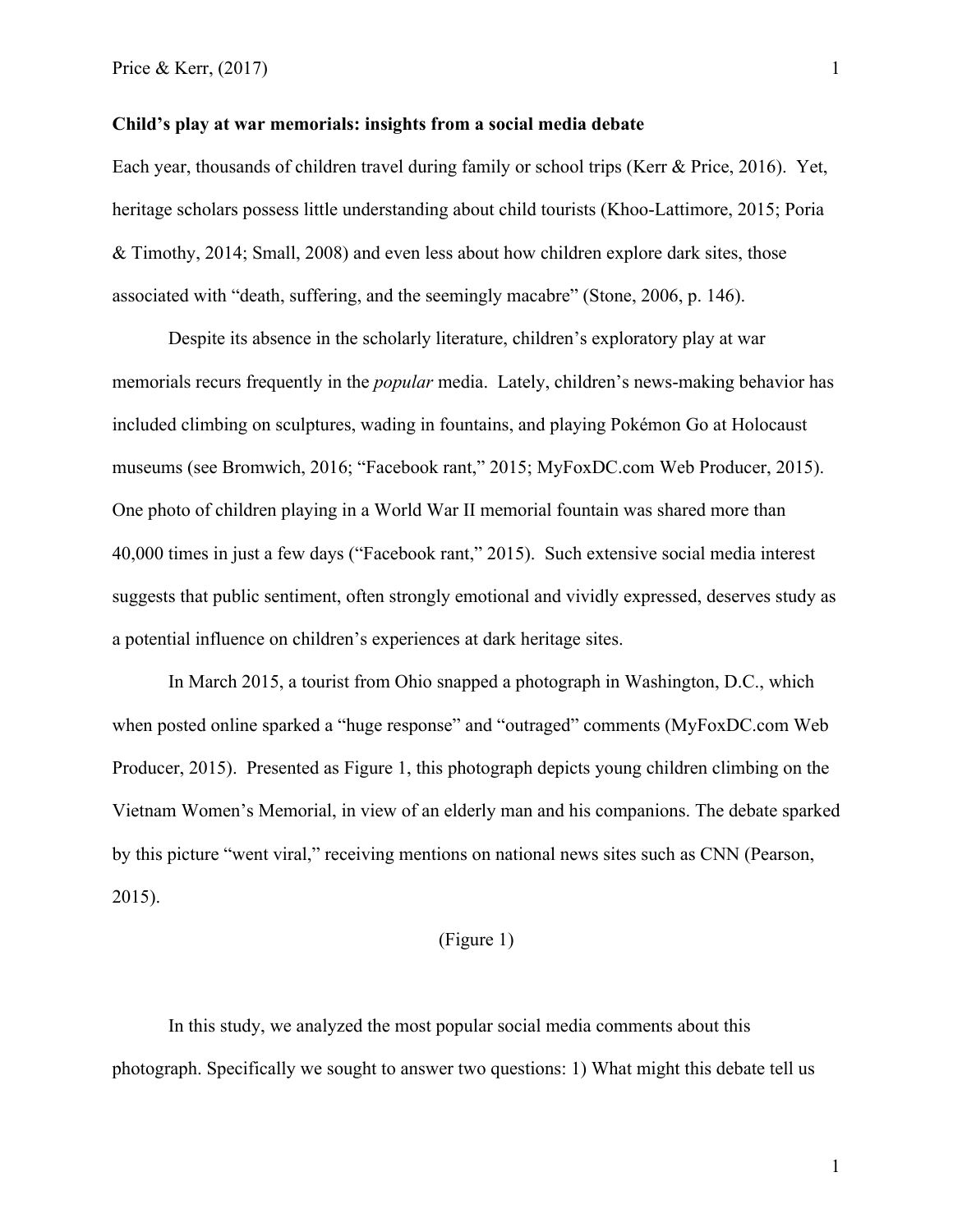about public views on children's behavior at war memorials? 2) What do commenters' rationales tell us about the meaning of war memorials? Before presenting an analysis of these comments, we first consider the larger context of heritage tourism and dark tourism, as this case study situates itself in that literature. We also comment on prior research on children's exploratory play at memorials and other heritage sites. We then review prior research on social media commentary as insight into both tourist experience and into controversial topics.

#### **Relevant literature**

Adults view war memorials and related sites as critical for children to visit, so that they may pass on the history that the sites represent (Kerr & Price, 2016; Poria, Reichel, & Biran, 2006). Travel to such heritage sites may be considered *dark tourism*, a term introduced by Foley and Lennon (1996) and referring primarily to the destinations themselves (see also Timothy & Boyd, 2006). Although recently defined, the practice of dark tourism existed long before scholars gave it a name (Hartmann, 2014; Seaton, 1996). Once designated as a topic of study, the focus expanded to include visitors' motivations, including the desire to actually or symbolically confront death, known as *thanatourism* (Seaton, 1996; Wight & Lennon, 2002). More recently, a focus on *heritage* emerged with associated references to "heritage that hurts" or "painful heritage" (Sather-Wagstaff, 2011; Uzzell & Ballantyne, 2008) and "dark heritage" (Biran, Poria, & Oren, 2011). [For a detailed history, see Ashworth & Isaac, 2015; Hartmann, 2014.] After years of conceptual and definitional debates, the concept of dark tourism "remains loosely defined," according to Ashworth and Isaac (2015, p. 9).

Throughout these scholarly controversies, one conclusion remains clear: we know virtually nothing about children's experiences when they visit such destinations. Moreover, for reasons we outline here, prior research exclusively with adult visitors cannot explain children's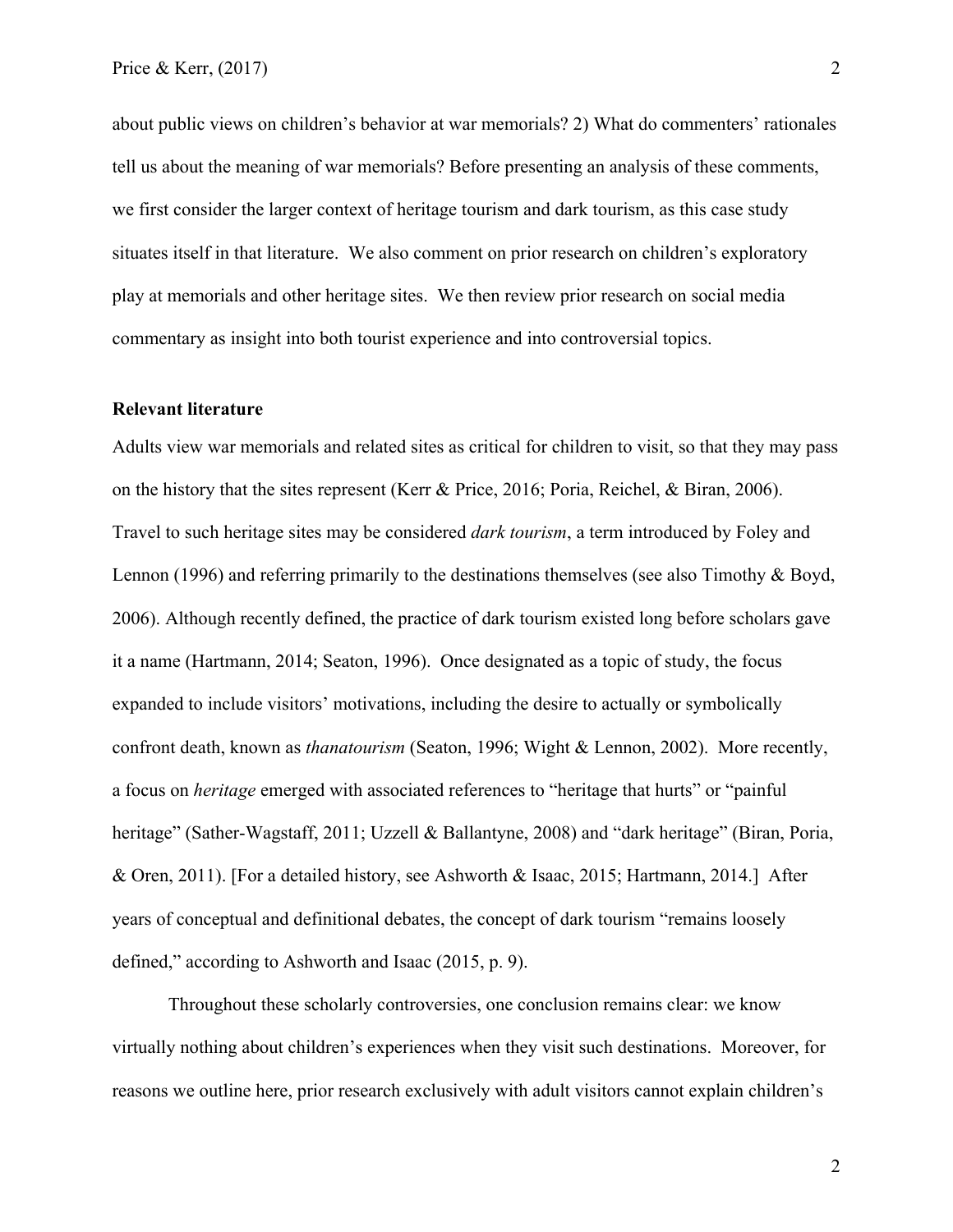encounters. Frost and Laing (2016) claim that "research is needed to explore whether there are particular ways in which heritage is presented to or consumed by children, which are different from an adult audience" (p. 3). Applying this to war memorials, children's experiences might differ from those of adults in several dimensions. First, children may lack motivation to engage with a destination they did not choose, finding ways to amuse themselves (e.g., talking, playing, using electronics). Second, children may lack a complete understanding of death and thereby not grasp the solemnity of a memorial. Third, children's exploration may include playful behavior (Kerr & Price, in press). Fourth, children's explorations could be influenced by other visitors, including other children who encourage play or adults who either condone or disapprove their behavior. Finally, the design of the space or exhibits might hint to children that certain behavior is appropriate or allowed.

## *Children's play at war memorials and other dark heritage sites*

In particular, children's exploratory play behavior needs further conceptualization in tourism studies, as noted by Poria and Timothy (2014) and Kerr and Price (in press). Exploratory play behavior is one means by which children engage with sites in ways that differ from adults (Kerr & Price, in press). This behavior may include individual or groups of children who test hypotheses, role-play unfamiliar situations, test boundaries of activities or spaces, and compete with each other (Sutcliffe & Kim, 2014, p. 9). This boundary testing may look like play in inappropriate spaces. As Sutcliffe and Kim (2014) argued:

"Research tends to examine how accompanying adults interact with children, teach children about appropriate behaviour in heritage/museum venues, or types of exhibits favoured by children. These approaches assume children to be adults in the making, and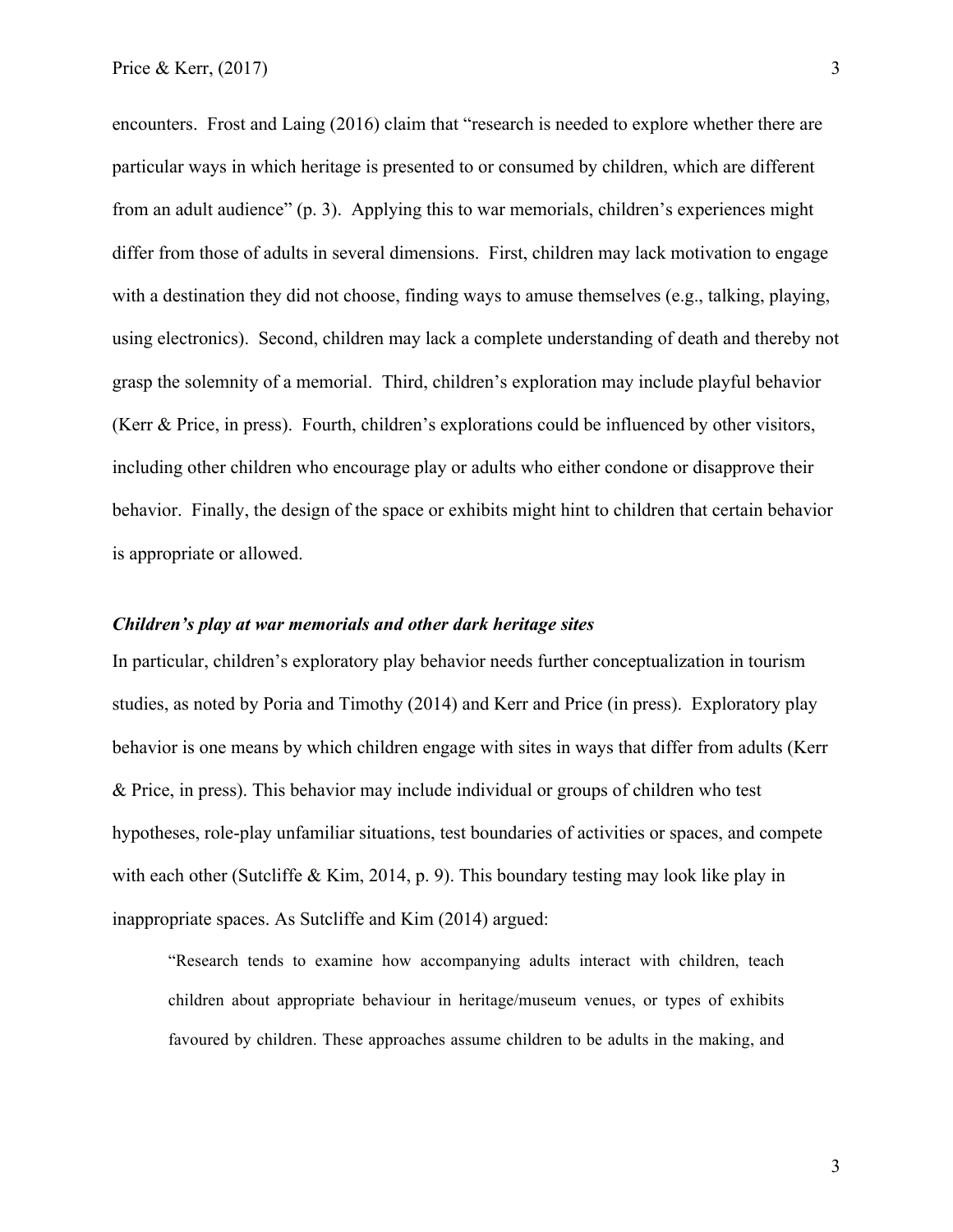rarely approach the child's visit in the way that a child likely would, and that is from the aspect of play." (p. 3)

A few researchers have taken initial steps to study this issue. Bowman and Pezzullo (2010) and Carr (2010) both noted children "playing war" at battlefield sites. Knudsen (2011) noted children "playing music" at Birkenau concentration camp. And, Sutcliffe and Kim (2014) observed and interviewed children engaging with interpretation at a cultural heritage museum. Recently interviewing children who visited heritage sites in Ireland, Roche and Quinn (2016) found that children most fondly remembered those sites where they could "run around and climb a lot" (p. 7). Such play behavior gave rise to the debate we analyzed in social media.

# *Social media comments in tourism research*

In tourism research, analyses of social media comments from sites like TripAdvisor.com allow researchers to determine tourists' opinions about topics such as risk-taking as travelers and historical authenticity of tourism destinations (e.g., Björk & Kauppinen-Räisänen, 2012; Mkono, 2013). The emotional disclosures included in online comments have proven fruitful for tourism researchers (Munar & Ooi, 2012). Ooi and Munar (2013) note that while tourist-generated content encourages high levels of interactivity and participation, it also has potential to "spread globally, like viral diseases" (p. 161).

A few studies have included social media comments relating to dark heritage sites. In one example, Ferguson, Piché, and Walby (2015) analyzed over 600 TripAdvisor.com comments critiquing interpretation and exhibits at Canadian penal history museums. Similarly, Ooi and Munar (2013) analyzed TripAdvisor.com comments critiquing visitor experience at Ground Zero (site of the 9/11 World Trade Center attacks in New York City). They found that online commenters created their own interpretations of the site, and they declared their own rules of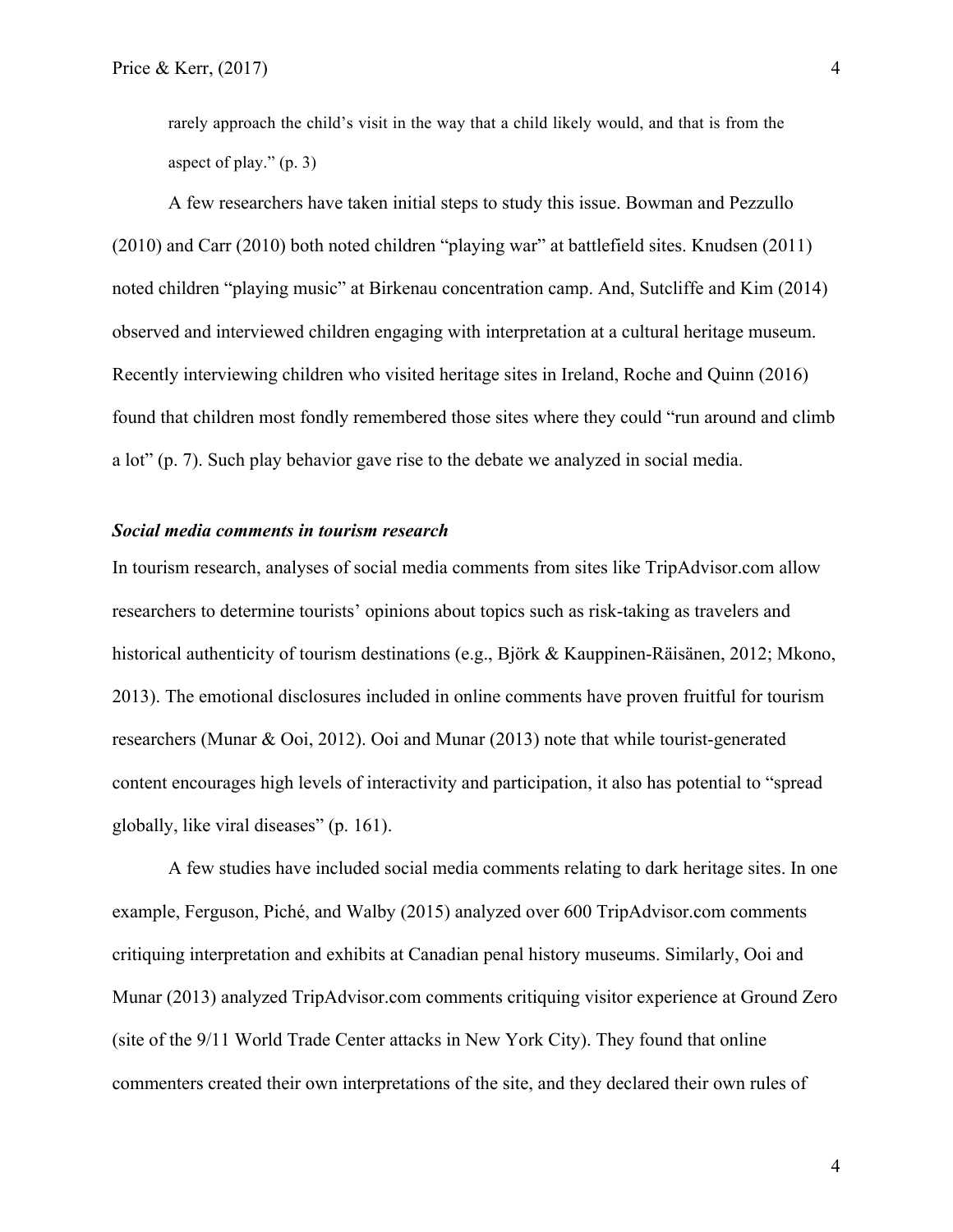behavior. Commenters' rules and interpretations conflicted and led to lively discussion, but not to consensus.

Our study differs from prior studies of tourism-related online comments. While prior studies included online expressions about tourists' own experiences at a site, our study solely includes comments generated by an image of *other* people's experiences: children pictured climbing on a war memorial. Also, instead of scrutinizing comments on a travel review site, we analyzed opinions expressed on the news site Reddit.

#### *Expressing opinions through social media*

Social media allows for individuals worldwide to view content and express opinions in both synchronous and asynchronous conversation (Baym, 2015; Litvin, Goldsmith, & Pan, 2008). On social media, people may feel more inclined to relate their true feelings, attitudes, perspectives, and judgments in public view, under the relative anonymity of a user name (Kucher, Schamp-Bjerede, Kerren, Paradis, & Sahlgren, 2015). Online commenters feel free to express their opinions and engage in debates with back and forth patterns of incivility accepted as the norm (Coe, Kenski, & Rains, 2014). Social media allows for individuals to express their views, often unfiltered and with vigor.

*Stance,* a concept from linguistics, refers to the "attitudes, feelings, perspectives, or judgments" communicated in text or human conversation (Kucher et al., 2015, p. 94). Beyond merely expressing emotional subjectivity, the act of taking a stance involves both evaluation and interaction (Kucher et al., 2015). Keisling (2011) defines three axes of stance: alignment, affect, and investment. *Alignment* refers to the communicator's agreement or disagreement with others. *Affect* describes the polarity of stance, encompassing the assessment or judgment of the topic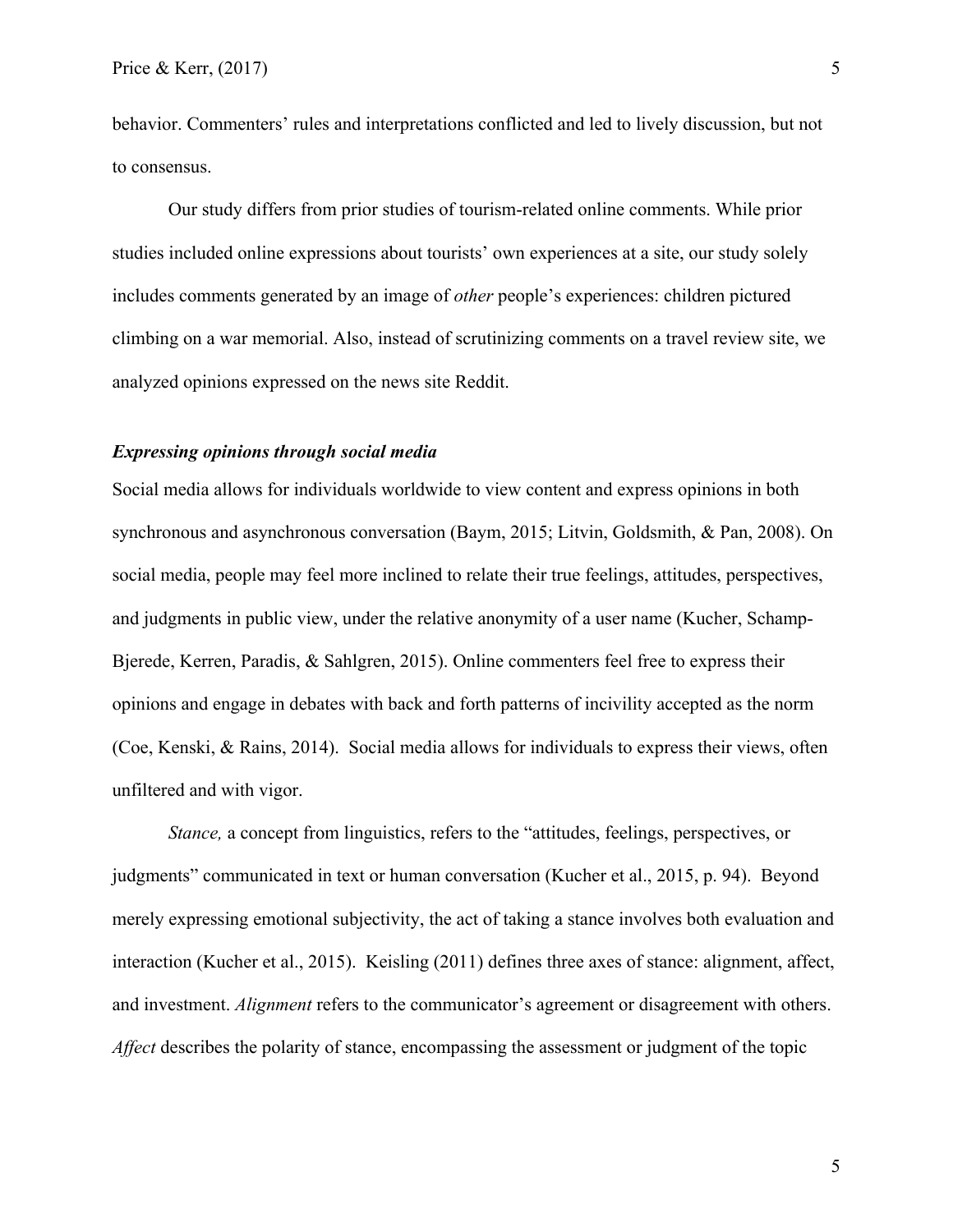under discussion. *Investment* describes level of conviction (e.g., "Would they defend their claims and opinions to the death?") (Keisling, 2011, p. 5).

Researchers use stance analysis to study online comments reflecting individual judgments about controversial topics, including abortion, marijuana use, and media influence on body image (e.g., Altshuler, Gerns Storey, & Prager, 2015; Krauss, Grucza, Beirut, & Cavazos-Rehg, 2015; Paraskeva, Lewis-Smith, & Diedrichs, 2015). Analysis may include providing a "temporal overview of stance," "retrieving the corresponding text data relevant to stance phenomena, or analyzing the occurrences of stance expressions" (Kucher et al., 2015, p. 94). In our study, we examined the Reddit comments to determine what— if any— stance commenters would take about children playing at a war memorial.

#### **Methods**

#### *Evidence under study*

We studied comments on the social media site Reddit, which describes itself as the "Internet's front page," because the Reddit post of this photograph received national notoriety (MetalClocker, 2015). Known for its democratic values, Reddit allows the online community to make website modifications; it allows any member to create a community or /*subreddit*, and it encourages comments on every story. Also, *Redditors*, as Reddit members are called, *upvote*  stories and discussions that they consider important enough to appear at the top of the front page.

Reddit has a large and global user base. For example, on one day (April 6, 2016) Reddit claimed that it had "11,613 active communities," consisting of "3,393,390 logged in Redditors," who "voted on 32,411,073 stories or comments" (https://www.reddit.com/about/).

In addition to upvoting, Reddit's openness allows posts to spread rapidly. Reddit does not require membership or registration to view posts or comments. However, users must register and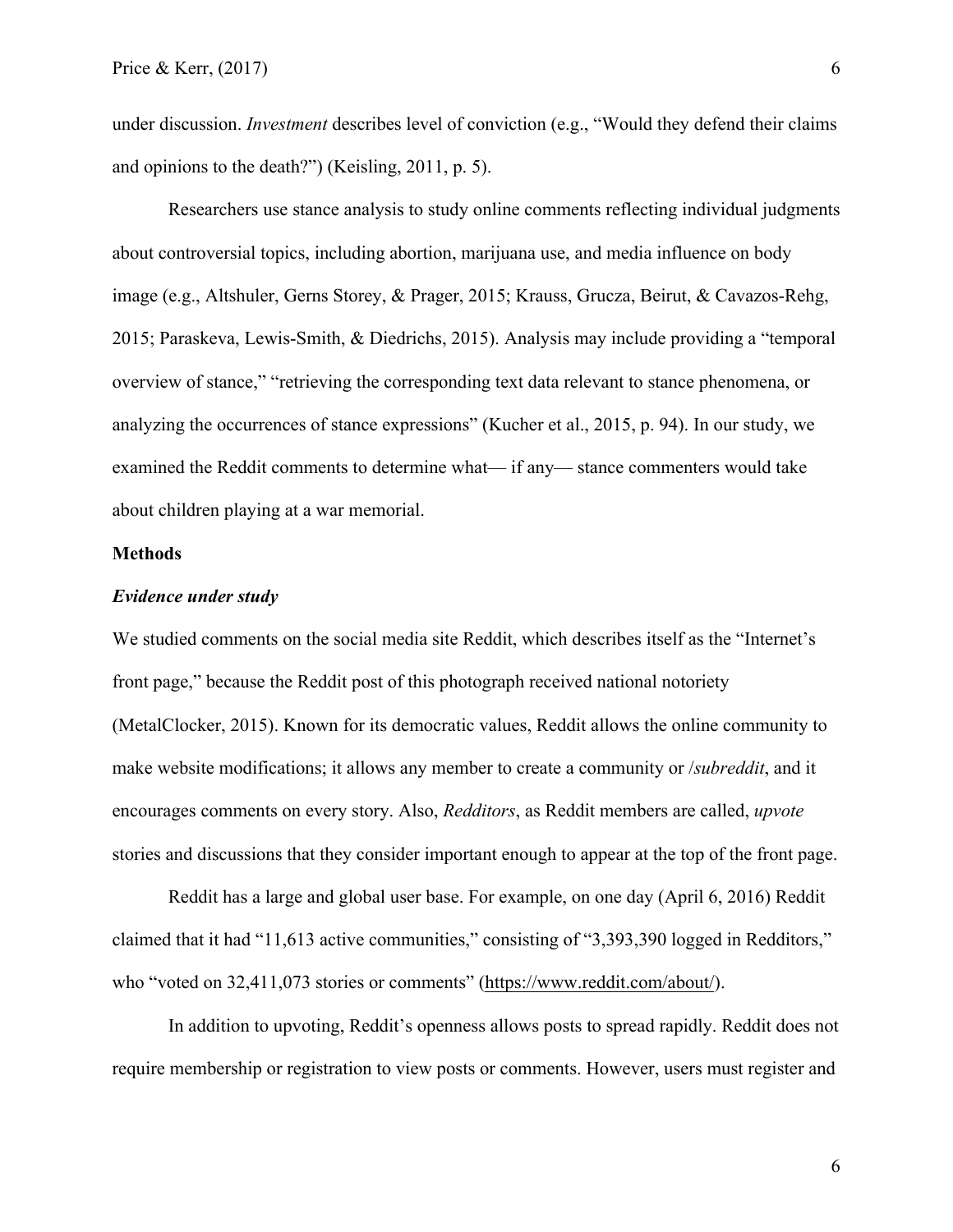create usernames in order to contribute their own content. Redditors choose their own screen names and how much information they reveal about themselves. To protect commenters' anonymity, Reddit's content policy prohibits users from posting personal and confidential information (https://www.reddit.com/help/contentpolicy).

The sample for this study includes the 150 comments that received the most upvotes from Redditors (indicating that they considered these the most interesting comments) as collected on April 8, 2015. It is worth noting that reposts of this image on other sites spurred additional online comments. However, we followed this original story from its initial post, until the comments stopped after 15 days. We then used screen capture software to collect the upvoted top posts. Comments have sporadically appeared since data collection; however, we captured the initial flood of comments while the topic remained in the news.

#### *Ethical safeguards*

Before data analysis began, we contacted our University's Institutional Review Board, which responded that it need not approve a study of comments posed publicly online. Further, this study does not qualify as human subjects research, since we did not interact with humans, but merely collected and analyzed the public information that they left behind (Moreno, Goniu, Moreno, & Diekema, 2013). According to Moreno et al. (2013) social media users logically lack a legitimate expectation of privacy in materials posted publically, and "this has become a generally accepted principle of law" (p. 710). Similar to Ferguson et al. (2015), we elected to protect the anonymity and confidentiality of Redditors by not displaying their user names; rather, we assigned them randomly ordered user code numbers.

#### *Data analysis*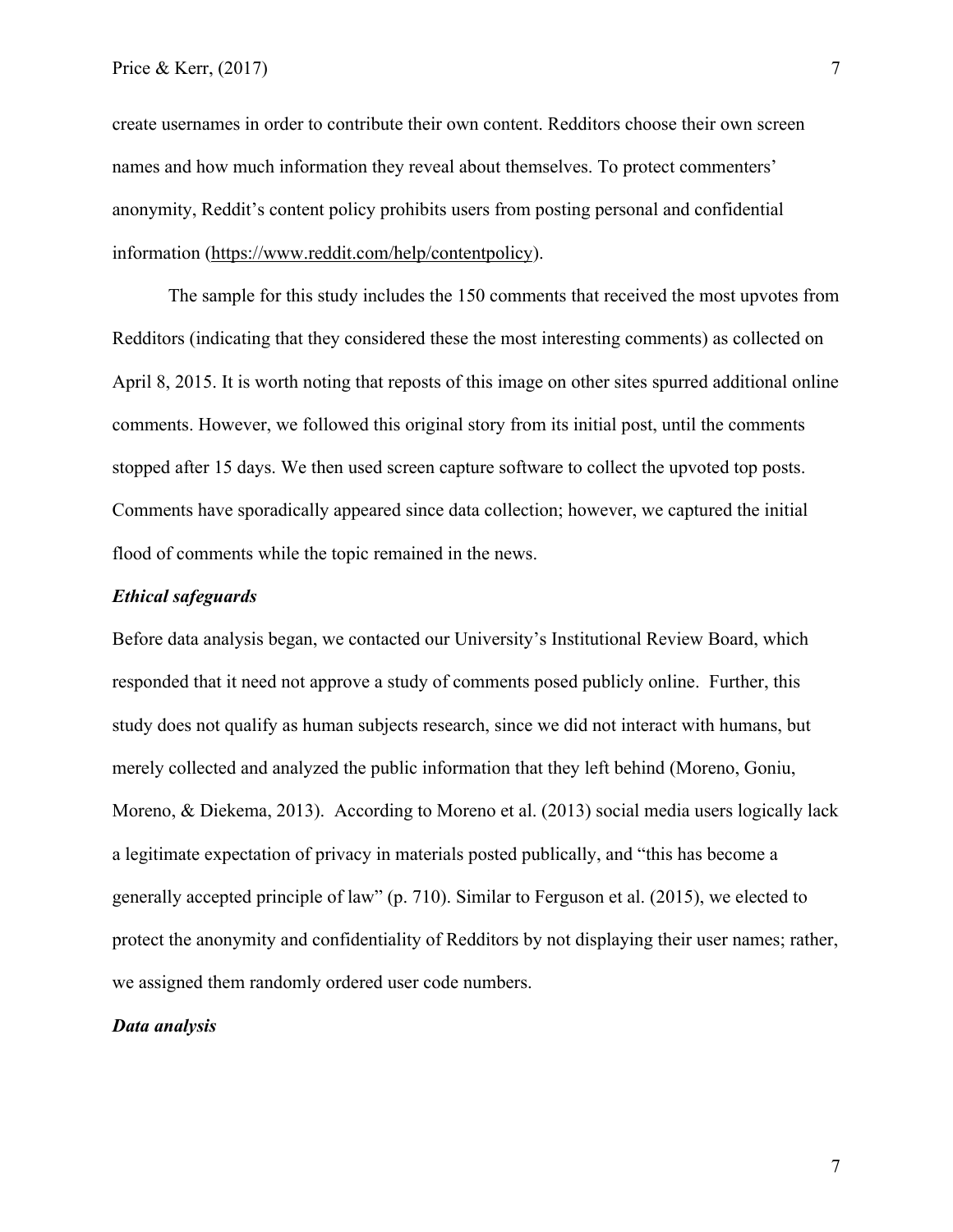After reading the comments as a whole multiple times, we entered each comment individually into a qualitative software program. We made the initial analytic decision to consider these data as individual comments, situated within discourse. To keep the research question central to our analysis, we specifically noted what individuals said about children's behavior at this (or any) memorial, retrieving and analyzing the occurrences of stance expressions (Krippendorff, 2013; Kucher et al., 2015). Yet at the same time, we realized that all discourse makes sense within a "chain of communication… understood against the background of other concrete utterances on the same theme, a background made up of contradictory opinions, points of view, and value judgments" (Bakhtin, 1935/1981, p. 281). With that in mind, we made the decision to include *username* as an attribute for each comment, so that we could determine which commenter said what and follow the thread of topics. This allowed us to understand the context of comments when the words themselves were not specific (e.g., "I went there" refers to the Pentagon National Memorial, when considered in context of conversation).

#### *Directed content analysis*

We began with a codebook derived from the conceptual framework that guides our research on children's experiences at dark sites. This framework allowed us to identify, define, operationalize, and explore relationships between concepts (Veal, 2006, p. 55). Using our initial concepts, we employed a directed content analysis approach, based on procedures outlined by Hsieh and Shannon (2005) and Potter and Levine-Donnerstein (1999). More structured than conventional approaches, the goal of directed content analysis is to "validate or extend conceptually" an existing theoretical framework or theory (Hsieh & Shannon, 2005, p. 1281). With this approach, we applied initial codes to the data. Then, we further analyzed any content not adequately captured by initial coding, to determine the necessity of new categories or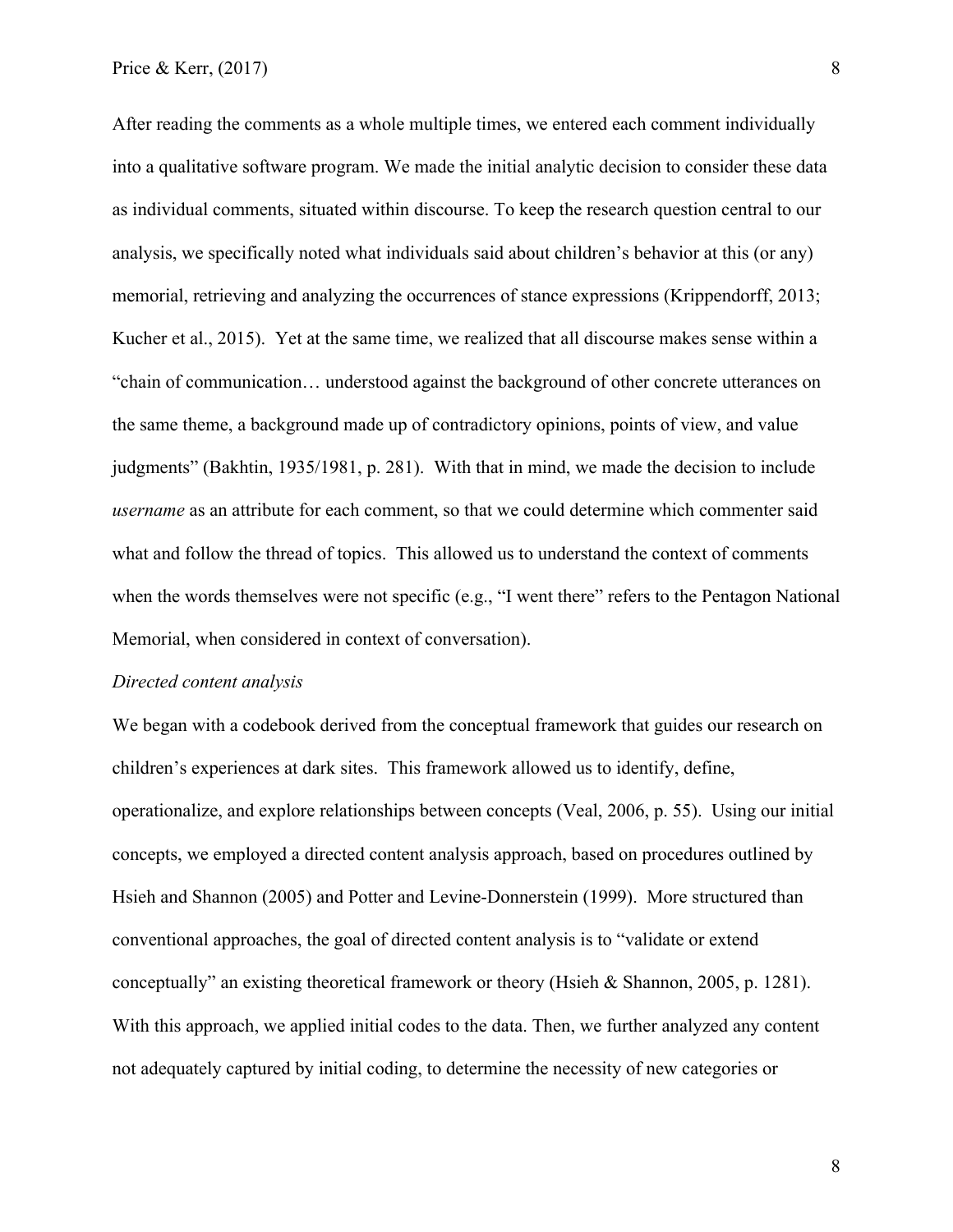subcategories (Hsieh & Shannon, 2005; Krippendorff, 2013). The two members of the research team independently coded 20 comments, then met to refine our codes and our codebook. As one researcher continued to code the remaining comments, she identified additional codes and subcodes (e.g., war stories, examples from other dark sites, role of the commenter).

#### *Verification of findings*

We used several approaches to verify our findings. Data matrices allowed the researchers to determine the prevalence of vehement posts. We charted all comments containing behavioral expectations by level of investment, 1-3, in a technique suggested by Miles, Huberman, and Saldaña (2014). Level one represented a mild level of investment, and level three represented extreme investment. Level one included short and mildly stated opinions; level two included moderately stated logical reasoning for opinions; level three included vivid allegories, imagery, insults, profanity, and threats. After one member of the research team charted the comments, the coauthor reviewed and weighted each comment independently. Agreement was 100%. We used a data matrix to compare these comments side by side, which provided evidence of extreme comments. Extreme comments against children's play behavior far outnumbered extreme comments on behalf of play, and they reflected the opinions of multiple individuals. Then, using techniques suggested by Miles et al. (2014), we moved beyond initial coding to cluster related "rules comments" by rationale.

Finally, we checked for counterevidence in two ways. First, the two researchers independently coded comment subsamples and conferenced to consensus. Then, following Lincoln and Guba (1985, p. 308), we peer-reviewed our coding and findings with colleagues outside the study, whose disciplinary backgrounds differ from ours.

#### **Findings**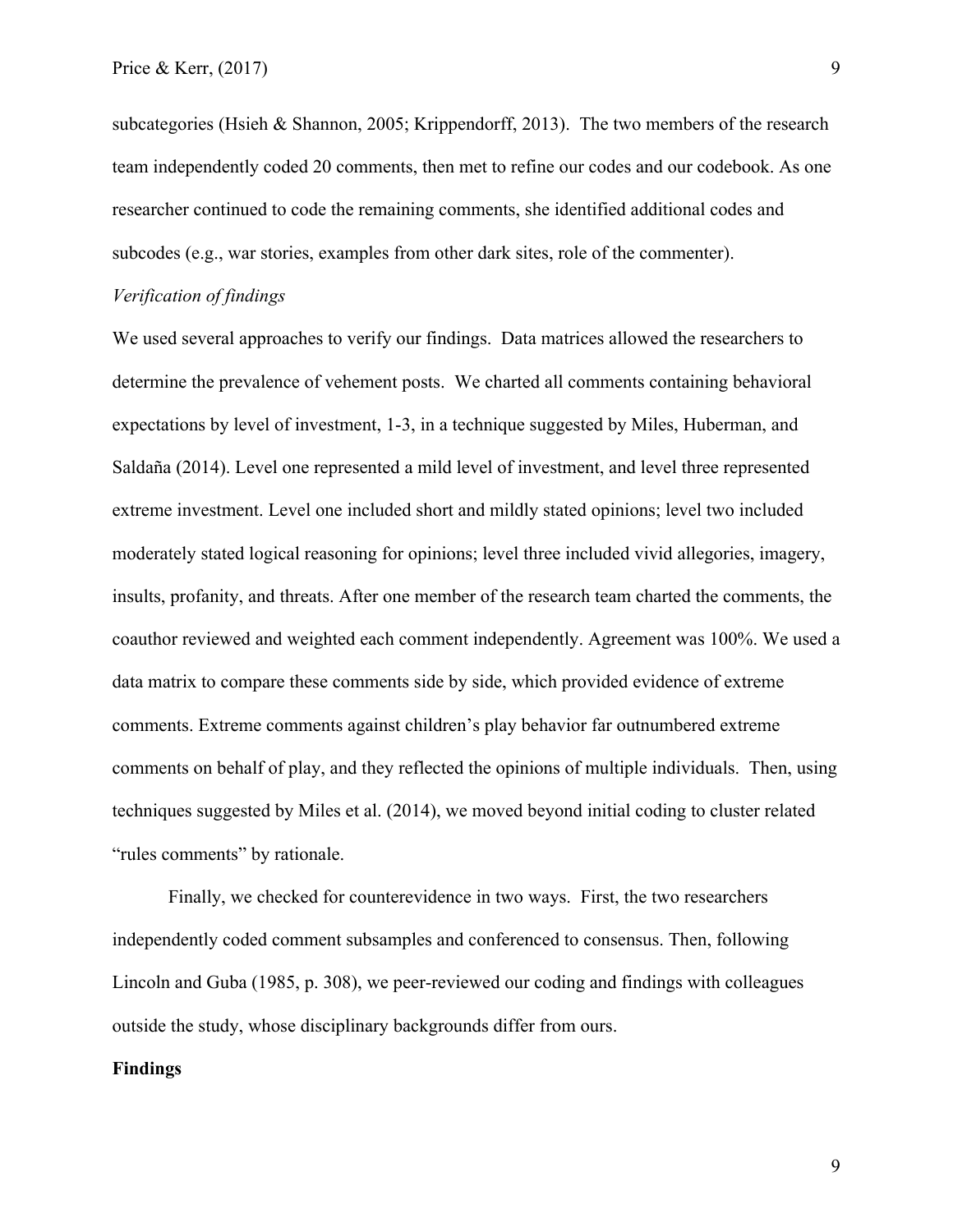We start by noting commenters' self-identified roles. Then, we discuss what commenters said about children's behavior at memorials, and what their rationales reveal about the meaning of war memorials. To retain the vitality of Internet conversation, comments appear here as they were written, with one exception: profanity appears with asterisks replacing some letters.

# *Commenters' self-identified roles*

The 150 comments selected represented the views of 131 individuals (i.e., they posted under 131 unique usernames). While Reddit only provides username information, some people self-identified within their comments. To illustrate, a self-identified family member of a veteran left the following comment: "*…*I have personally witnessed this, as my dad was a veteran (User 9). Others acknowledged their family and professional roles, including parents, students, veterans, active military, and others. When commenters self-identified, we include that information with the comment.

#### *What commenters said about children's play behavior at memorials*

Similar to Ooi and Munar's (2013) study of Ground Zero, one-third of the commenters on this photograph quickly took sides. This recurrent stance-taking led us to enhance our conventional analysis by adopting Keisling's (2011) definitions for stance analysis, considering commenters' affect, alignment, and investment. Fifty-six comments, representing 51 individual users, expressed a stance or belief about the children's behavior in this picture or at war memorials in general. Commenters aligned their opinions with one of two directly opposing views: *children should play at war memorials* and *children should not play at war memorials.* Of those, onethird of comments (n=16) condoned children's play behavior at war memorials, while two-thirds (n=40) did not approve. One commenter admitted support for both sides of the debate.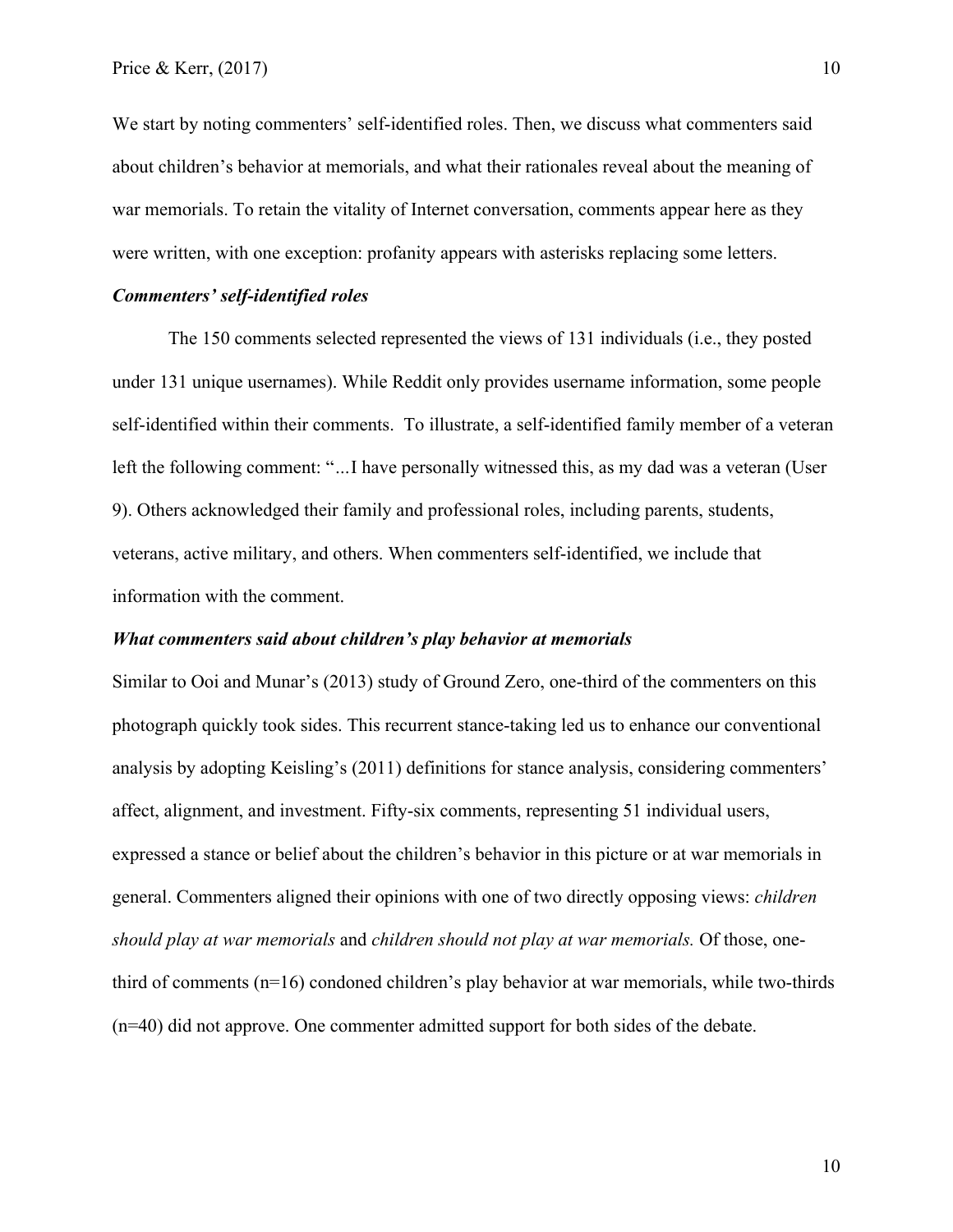Commenters expressed their opposing viewpoints in comments along a spectrum of mild to extreme investment (i.e., personal conviction).

While commenters debated the rules for children playing at war memorials, a parallel dispute arose about whether play itself could be a meaningful experience. One commenter stated: "I wouldn't tell kids to go play on something like this but if they were going to do it anyway I would attempt to bring some meaning to it" (User 44).

Others disagreed, some forcefully: "I would teach them, as parents are supposed to do, that there are times to play and times to be serious There should be no "doing it anyway" (User 10). "U [*sic*] don't try to bring some meaning to it. F\*\*king stop them" (User 36). While the alignment of each commenter is clear, it is unclear whether the "you" mentioned by User 36 refers to the prior commenter specifically, or to parents in general.

### *Shared rationales reveal the meanings of war memorials*

Although commenters on each side of the debate argued, sometimes forcefully, they unified in support for what war memorials represent. Table 1 illustrates the rationales used by each side of the argument.

(Table 1)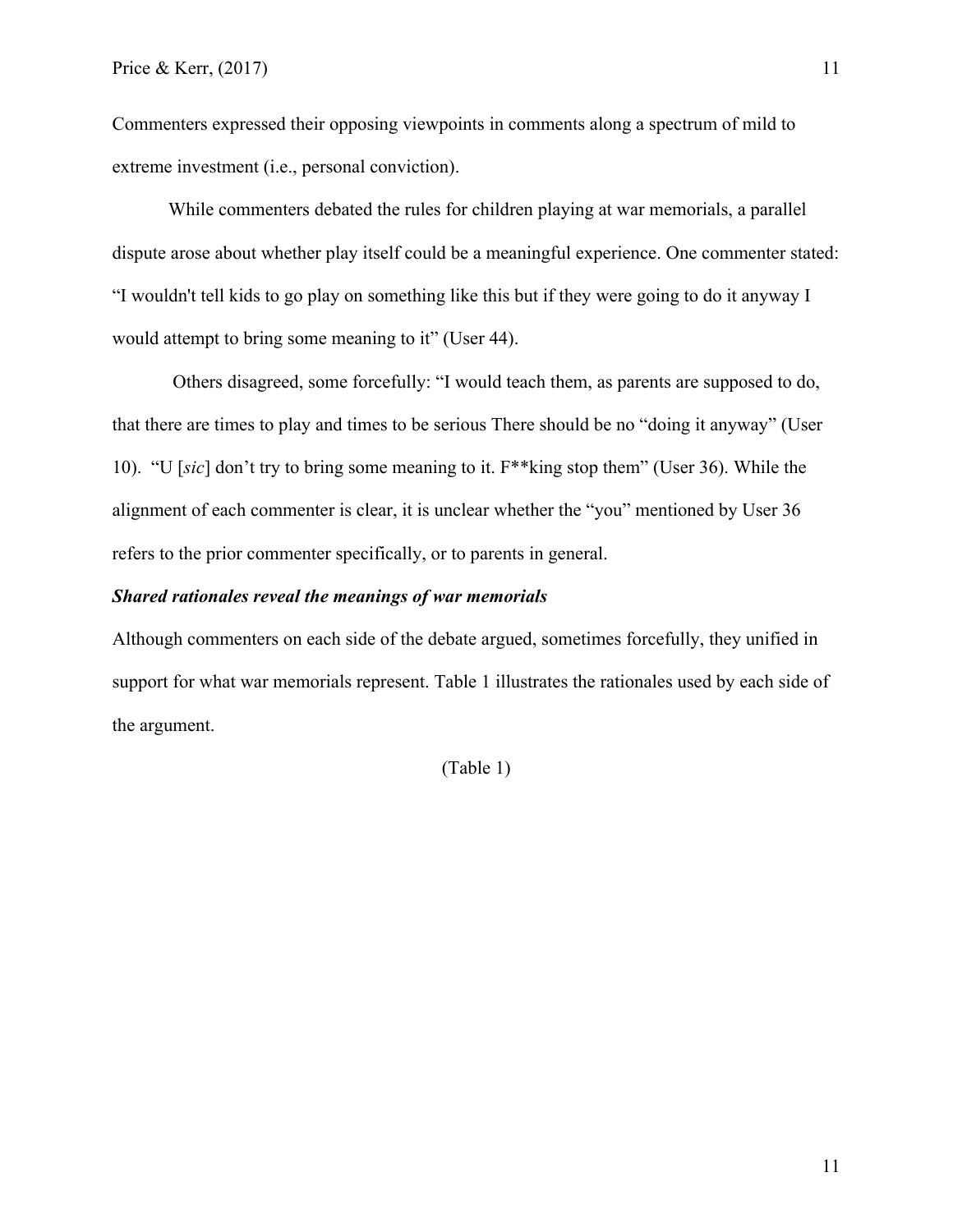As Table 1 shows, both sides indicated agreement that war memorials symbolize a place to remember the service of deceased soldiers and veterans, a place to generally show respect or do what is right, or a place to appreciate art. Interestingly, the view that a memorial represents an educational experience received support only from those in favor of children's exploratory play. In spite of shared rationales, commenters aligned on opposite sides of the question of children's behavior at memorials. The following sections illustrate the shared rationales and the opposing viewpoints they represent.

#### *Because soldiers died*

Commenters defending and repudiating play cited the rationale that war memorials represent a place to remember soldiers who died. Consider these comments typifying each side of the debate.

*"Isn't that exactly what those soldiers died for."* For commenters on one side of the debate, soldiers died so that children might have the freedom to play at war memorials. One commenter recalled how a tour guide corrected him on a trip to Omaha Beach (site of the D-Day invasion):

"I got a tour in Normandy and when we got the beaches of d-day [*sic*] it looked like any other beach with families and kids and I asked the guide why they allow this and it isn't like closed off in memorial of the soldiers who died. and he totally put me in my place and said 'isn't that exactly what those soldiers died for'" (User 15)

A self-identified veteran agreed with the rationale that soldiers died so that children might play at memorials:

"I don't know. I've been in the military, and I've helped a friend breathe their last breath as they looked in my eyes. The older I get the more I'm inclined to think of children as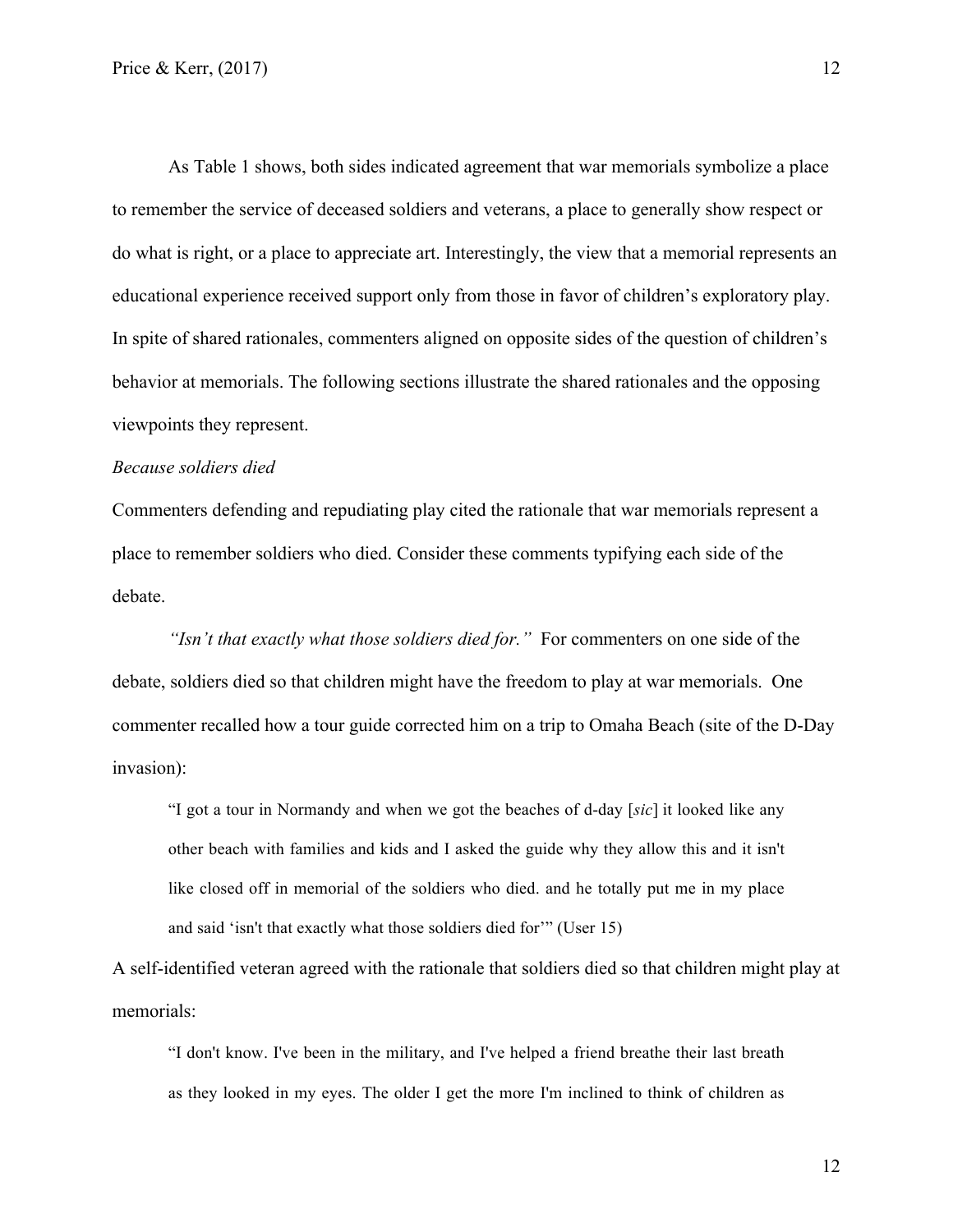the point of their deaths, the point of their suffering...and if the insufferable little s\*\*ts are wont to crawl all over a representation of these things I want them to be able to. It's not generally acceptable in today's culture, but I just see their naive play as something that would make my ghost smile as they ignore custom and leave a muddy footprint on my statue's face. We died for a reason, and for me at least, this was it." (User 24)

Both of these commenters seemed to question the general acceptability of children playing at war memorials. Yet, they and others agreed that children's play at war memorials represents a precious freedom purchased with soldiers' lives. In contrast, critics of children's play insisted on solemn and respectful behavior. They left a variety of comments, from metaphorical comparisons to strongly worded criticisms.

*"You would not let kids be raucous and run around at a funeral."* One commenter's logic compared war memorials to graveyards or funerals:

"You would not let kids be raucous and run around at a funeral. The same should be observed at memorials[*.*] No one will be hurt by your kids being quiet and respectful even people who like seeing kids play on memorials. But it is very likely that someone will be upset by your kids crawling all over the memorial where people come to remember their dead friends." (User 9)

Other commenters left vehement remarks. One person ranted about future implications for children whose parents allow them to play on memorials:

"The statue isn't just a memorial, it's a visual representation of anguish and loss. For kids to play on it is one thing, but for the parents to think of the idea is beyond distasteful, and those kids are going to grow up to be inconsiderate p\*\*cks. They'll grow up never thinking before they act and we all suffer for it. You see them everyday [*sic*] on your drive to work, in the grocery store, in the movie theater, and [they] probably live right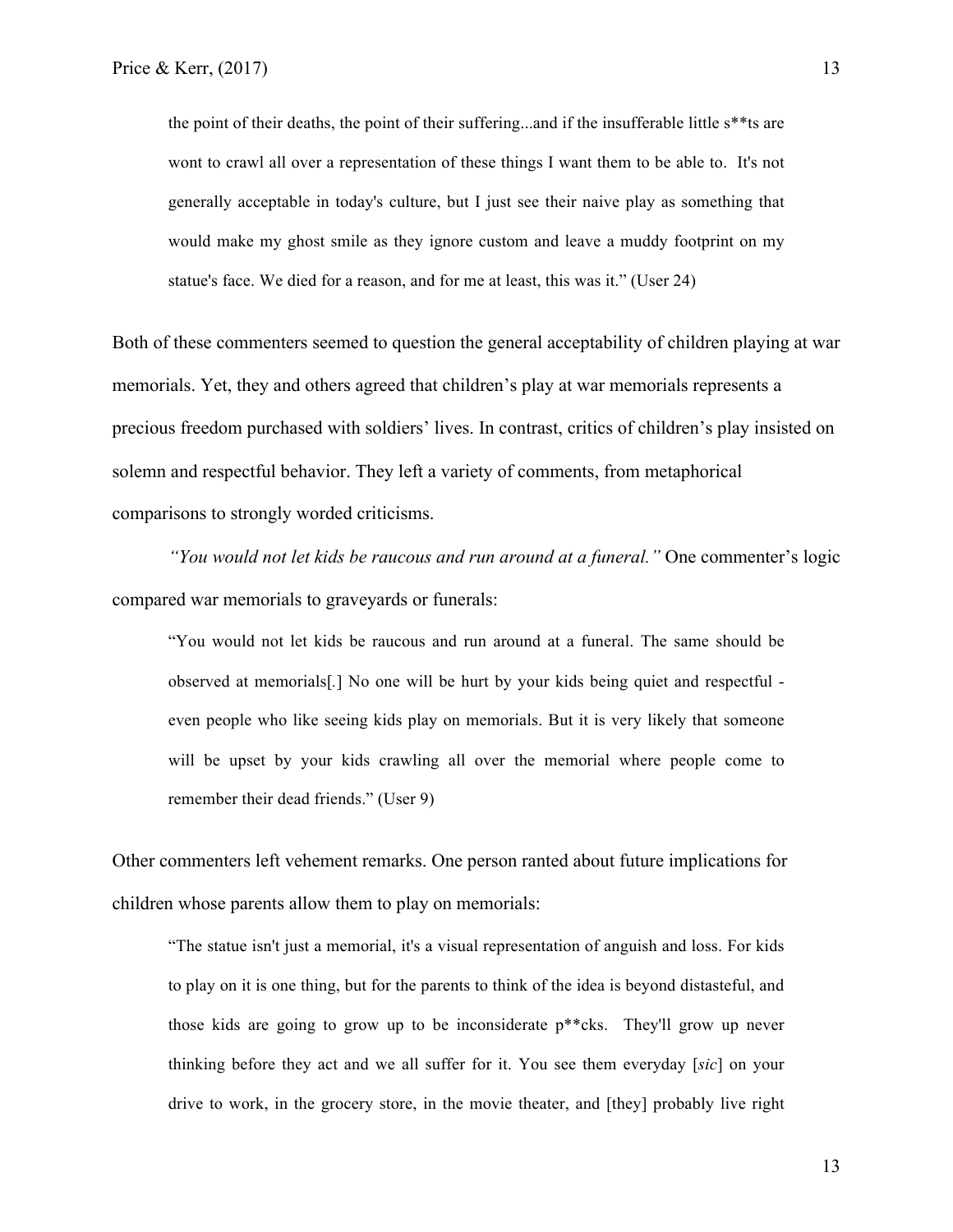next to you. This world would be a completely different place if people would take 5 seconds before they do something to see if they are inconveniencing or offending someone else.

No one in my family was ever in the military, so I don't hold their sacrifice as sacred as some others who have had family fight and die, however, telling my child to go play on a memorial statue is something I'd never even think about doing." (User 38)

This commenter claimed no personal connection to soldiers who died, yet the comment conveys emotion and a very personal belief: parents who allow children to climb on memorials violate important norms.

#### *Because of general respect or feeling of what is right*

Commenters on both sides of the debate also noted that war memorials command respect. While only 6% of play supporters cited respect, 55% of critics used this rationale. Consider these comments from each point of view.

*It "felt actually very appropriate."* Similar to a previous commenter, one person who supported children's play behavior at war memorials recalled a visit to the beaches of Normandy:

"We visited Oklahoma and Juno beach, and they are not that wide. There must have been bodies piled up in layers. It was a very emotional visit for our whole family. However getting back to my point, seeing kids run on the beach and flying kites felt actually very appropriate." (User 1)

Like some others, this commenter chose to recollect her own visit to a war memorial rather than pass judgment on the children in the photograph.

*"It's extremely disrespectful."* Several commenters criticized children's play at war memorials as disrespectful or "feeling" wrong. The levels of investment in these comments ranged from mild to extreme. Several commenters on this side of the debate referred to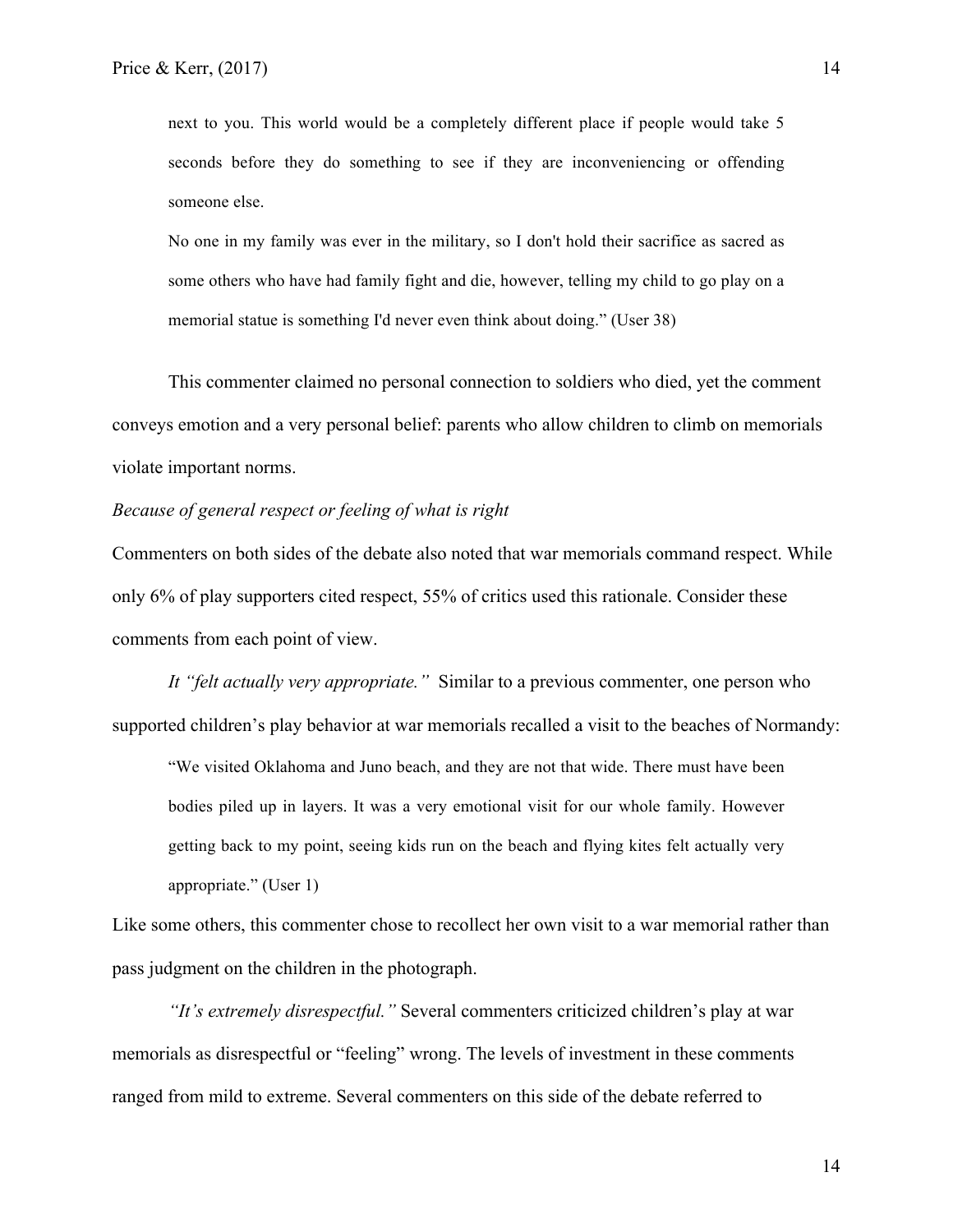hypothetical situations, and two related their own experience. One commenter imagined how he might feel as a tourist witnessing children playing on an Operation Enduring Freedom (OEF) memorial, "Watching some kids climb on an OEF monument that I traveled to so I could pay my respects would infuriate me" (User 14). Another commenter expressed his outrage:

"These kids are literally stepping on and rubbing their \*ss on a depiction of people in anguish. It's one thing to climb on top of a rock with names, it's another to literally put your foot on top of a face in anguish. It's extremely disrespectful." (User 45)

According to these commenters and others, children's play behavior at war memorials disrespects the memorial, the image it depicts, and the other visitors present.

### *Because veterans served*

Several commenters agreed that a memorial represents the service of veterans. *Because veterans served* was the most popular rationale among the commenters who supported play at memorials, with 31% of the comments on that side of the issue.

*"Sometimes the laughter of children is the best memorial."* Those who supported play as honoring veterans left comments ranging mild to extreme. One moderate commenter explained her stance:

"The way I see it, it's a choice whether or not to be offended by something like this. The consequences of being offended are that they feel resentment for the kids  $\&$  their parents, and the kids feel confused for being chastised for having innocent fun, causing a sense of alienation between these generations. On the other hand, the consequences of choosing not to be offended are that the kids enjoy their play, and the vets can be happy for them." (User 13)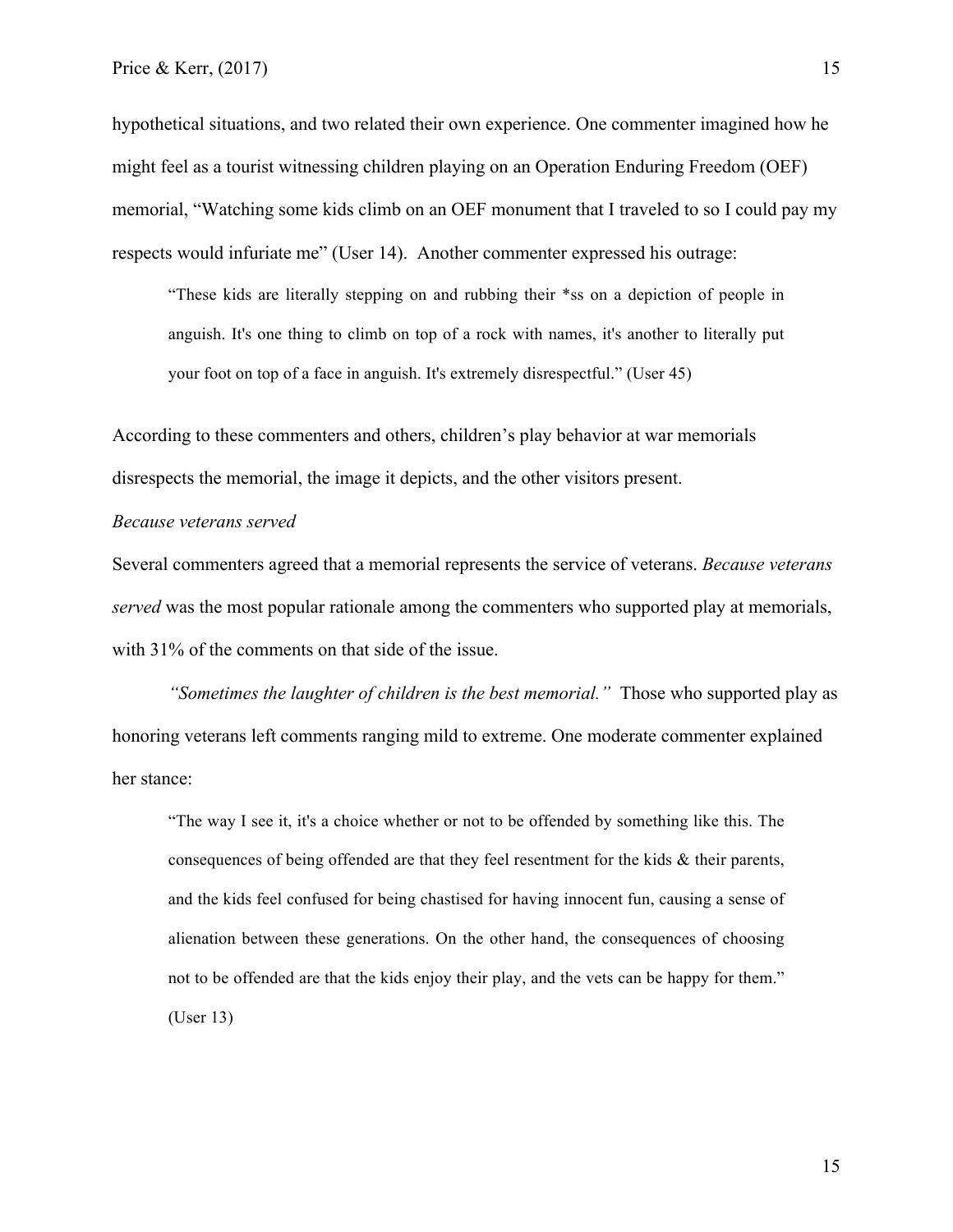Like others, she surmised that veterans would condone play, although she did not identify herself as a veteran. Another commenter incorporated a secondhand story to fortify enthusiastic defense of children playing at memorials:

"My wife spent a summer in DC teaching for a college program. Since her students were busy during the day she'd go down to the Mall (the big green space between Congress and the Lincoln Memorial, for those of you less familiar with DC) most days.

One particularly hot day she's sitting on a bench an the WWII memorial reading a book while some kids play in the fountain. Now, there are signs telling people to be respectful of the memorial but, unlike Vietnam, the WWII memorial is a lot more like a public plaza and a lot less like a national gravesite. In any case, one of the National Park Service personnel approached the kids and told them to get out of the fountain only to be dressed down by some 90 year old veteran who told him that "I didn't swim ashore at Omaha Beach so you could tell kids not to play in a fountain." Sometimes the laughter of children is the best memorial to a great generation." (User 20)

*"I would be annoyed."* While some commenters viewed children's laughter and play as a veteran's legacy to the next generation, others rejected this interpretation. A self-described Afghanistan war veteran targeted disrespectful parents allowing their children to cavort at a memorial:

"Some day in the future when I'm old and visiting an Afghan War monument, reflecting on the people who went to oblivion there for a war of murky political gain and shady moral backing, I would be annoyed if I saw children running and climbing all over the monument. Not annoyed at the children, per se, but at their parents for their lack of respect…. I'll be thinking about the fact that I could have been that boy whose body was torn apart." (User 30)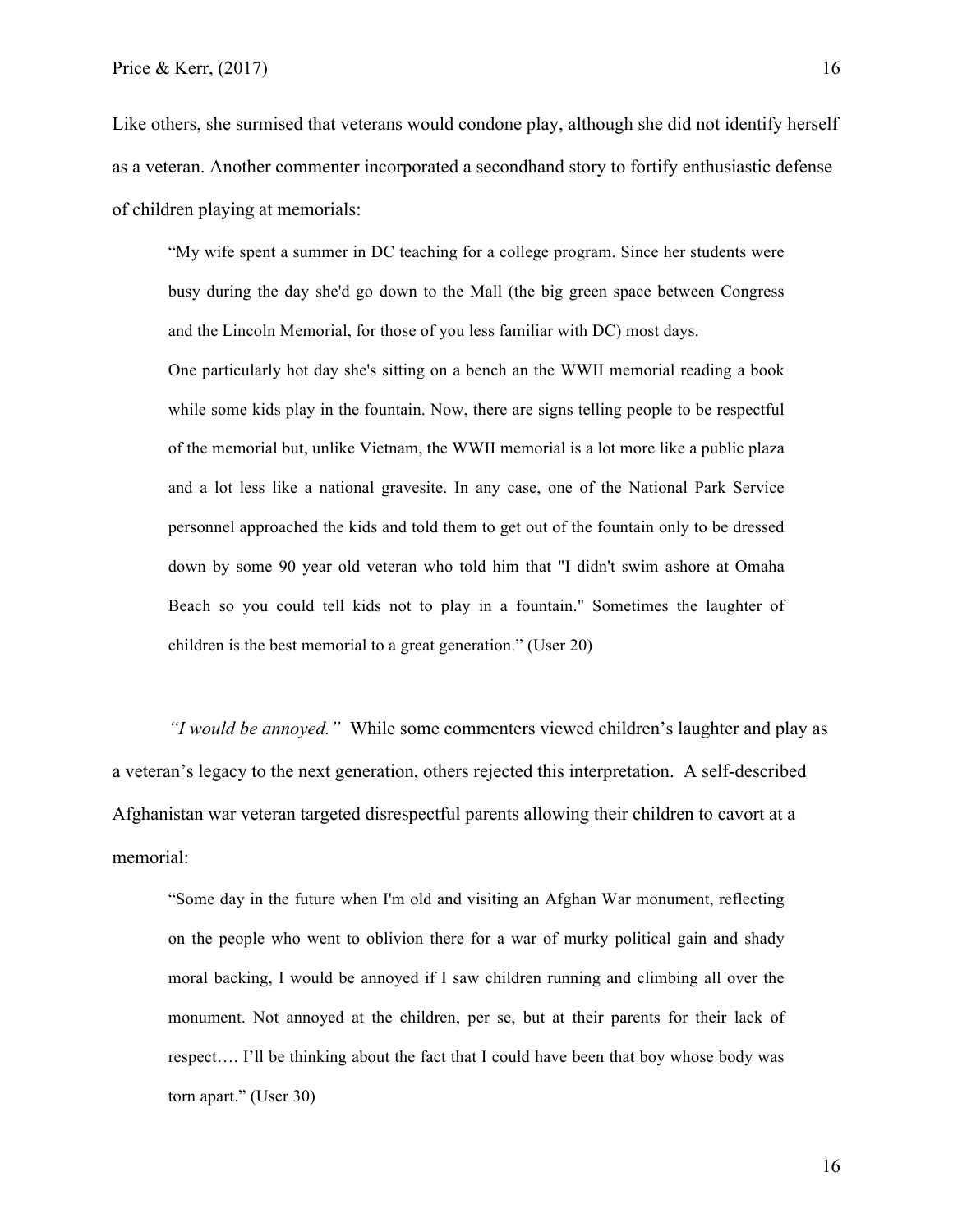Another used profanity and implied violence, "Reading this makes me want to b\*\*ch slap those kids off of it" (User 37). Young children's play at this war memorial enraged this virtual onlooker, who felt free to express his feelings in an online comment. Another commenter's word choice echoed his frustration, "How do you think people get more respect for veterans? by, literally, letting your kids climb on the memorials in front of them? The statues are of people being shot and dying..! don't even…" (User 39).

Despite the passion evident in the comments about veterans, self-described veterans took both sides of the debate, revealing that commenters' assumptions about veterans may not echo the feelings of veterans themselves.

# *Because this is art*

Finally, several commenters invoked the concept of art to support their condemnation or encouragement of children's hands-on exploration. Below, we present examples from both viewpoints.

*"In my head, this is beautiful."* One commenter remarked that children playing on a memorial enhanced its aesthetic appeal, "in my head, this is beautiful. it's almost even more artistic with the kids climbing on it. a suffering past meets its free and playful future" (User 12). In witnessing the sculpture's capacity to engage children, this commenter drew a parallel to the freedom of a peaceful future after war.

*"Look but don't touch," or "Your kid is going to end up dead."* Commenters who thought that children should stay off the artwork left comments that ranged from mild to extreme. In addition to remarking that sculptures are not designed to be climbed upon, commenters warned of damage to the sculpture and threats of injury or even death to children who play there. Milder comments included "look but don't touch" sentiments: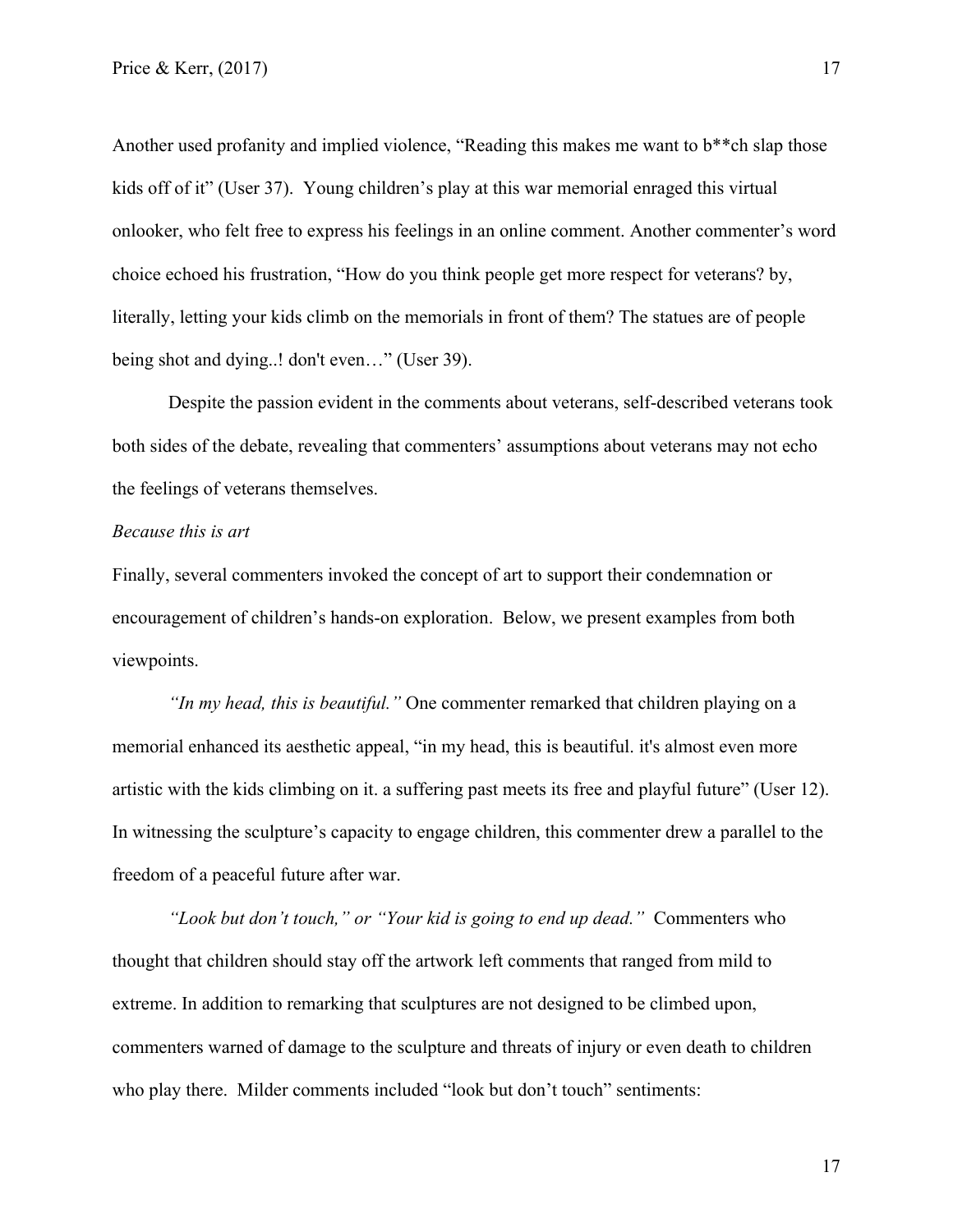"To me, memorials get the "look but don't touch" sort of status that I give statues or art. Sure, you *could* climb all over the Pieta statue or the Lincoln memorial [*sic*] and make it poetic and all, but you're still climbing over something that wasn't intended for that." (User 46)

Several commenters voiced warnings to stay off the statuary, citing that children could offend many people, hurt themselves or the sculpture, or even die. Some comments described children's deaths:

"letting kids climb on statuary is a great way to break it *get killed*. Seriously. This is a huge problem in cemeteries and why you hear about gravestones falling on children and killing them. They climb all over them and it breaks or falls with them." (User 50)

This commenter agreed:

"This reminds me of a little girl who was killed when a statue fell on her. This was in San Francisco's Fisherman's Wharf area. A store had a massively heavy sculpture/statue out front and some kid started climbing on it and it tipped over and crushed the kid. Keep your kids off things that are not playground equipment unless you are comfortable with the chances your kid is going to end up dead." (User 47)

These commenters sought to convince others of their views by using vivid imagery of children dying. Below, we summarize our findings.

## *Summary*

Hartmann notes, "long before dark-tourism research began, memorials to wars won or lost and in honor of their victims dotted the cultural landscape" (2014, p. 176). Certainly, adults may have multiple motivations for visiting war memorials. These might include religious pilgrimage, feelings of national fervor, or compulsions to remember or to revise history (Kerr & Price, in press; Carr, 2010; Collins-Kreiner, 2015; Seaton, 2002; Stone, 2013; Stone & Sharpley, 2013).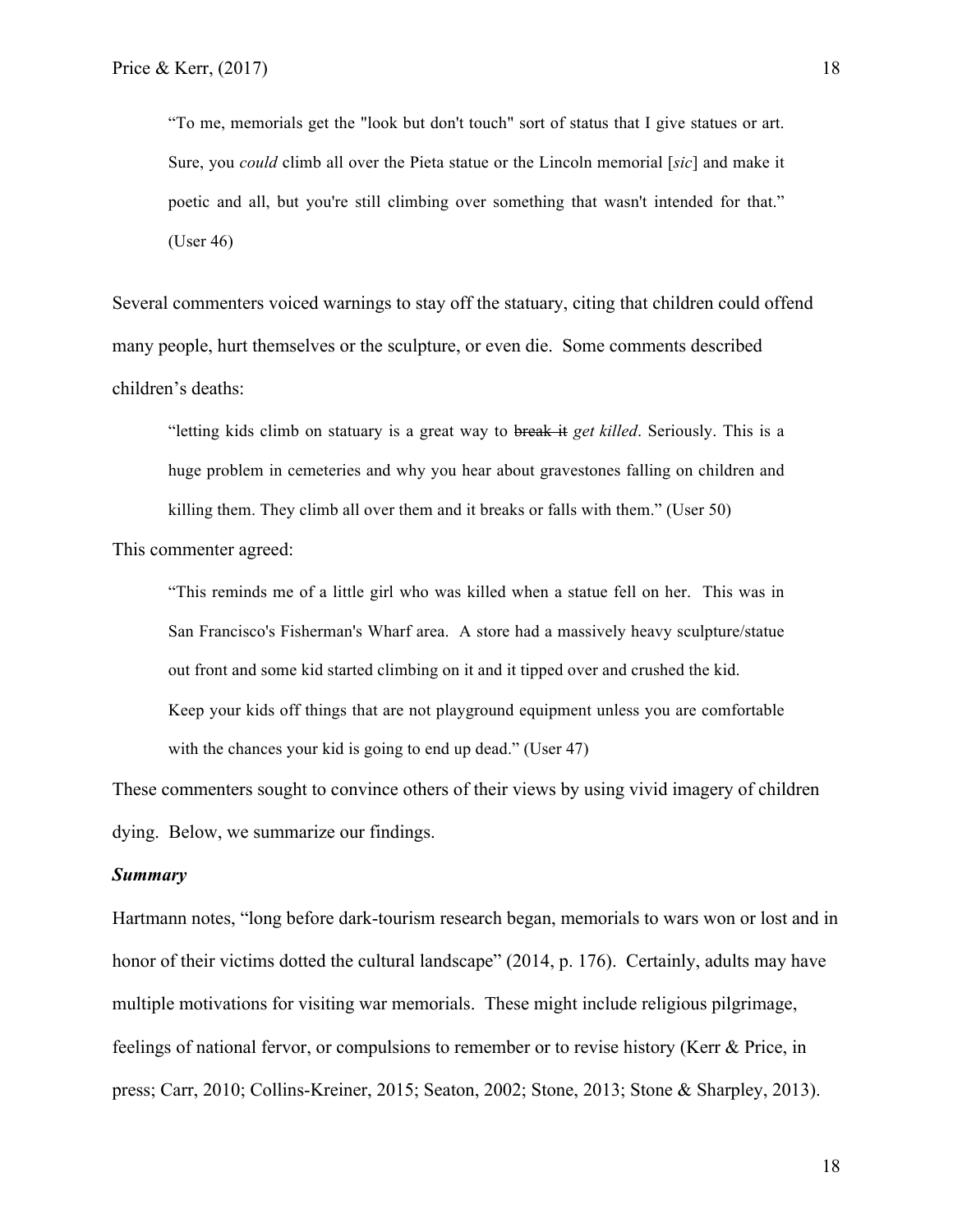For some, a visit may symbolize a personal confrontation with one's own inevitable demise (Stone, 2013). Or, an adult might visit a memorial as tangential side trip, unconnected to a primary tourism destination (Ashworth & Isaac, 2015; Walter, 2009). On the other hand, young children such as those portrayed in the photograph lack agency to choose their travel destinations. They may seek different ways to explore a memorial, as several authors have observed (Kerr & Price, in press; Bowman & Pezzullo, 2010; Carr, 2010; Khoo-Lattimore, 2015; Knudsen, 2011; Roche & Quinn, 2016; Sutcliffe & Kim, 2014).

How children explore a memorial may be influenced by what adults nearby communicate, verbally or non-verbally. While few would disagree that one should respect memorials and those memorialized, contradictory norms for respectful behavior emerged here. Similar to Ooi and Munar's (2013) findings, commenters in this study could not reach a consensus about appropriate behavior for children in this war memorial setting. While commenters disagreed on behavioral rules, they seemed to agree about what war memorials represent: soldiers' deaths, veterans' service, general places to show respect, or artistic representations. A smaller percentage of commenters stated that war memorials represent an educational experience. Many more commenters took no obvious stance but actively followed the discussion over weeks, leaving us to surmise that the topic is significant to the public at large.

A study of web comments has several limitations, including the inability to ask probing questions, the inability to verify personal details of participants other than what they have provided, and the lack of access to nonverbal cues (Björk & Kauppinen-Räisänen, 2012; Ferguson et al., 2015). Nevertheless, this sample represented a unique opportunity to better understand the public's views of children's behavior at war memorials and to gain a deeper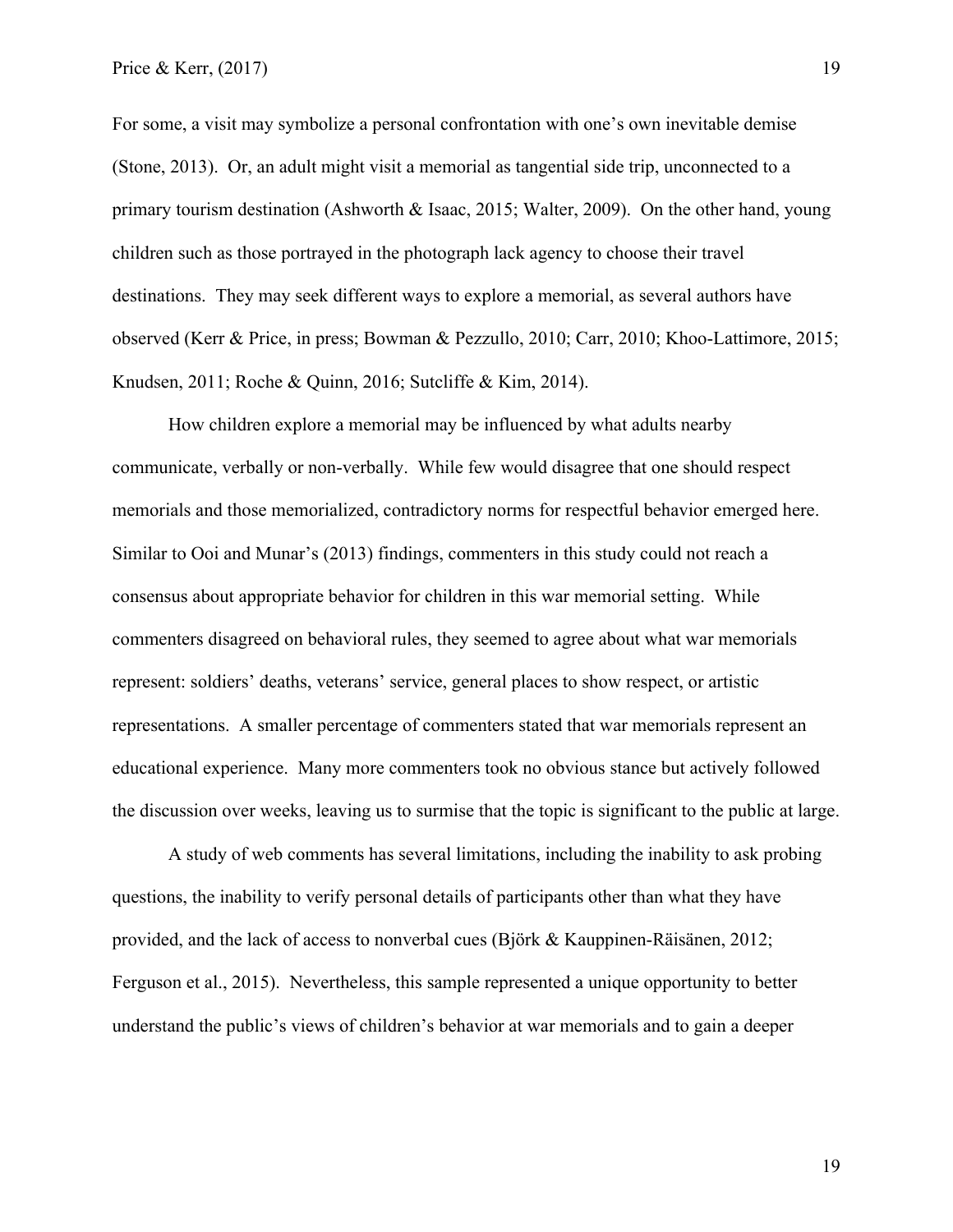understanding of what those memorials represent. We now turn to the question of what this all means for those interested in child tourists.

#### **Conclusions and implications for future research**

While notably few academics have shown interest in children's behavior at memorials, the youthful exploratory behavior depicted in this photo ignited a heated public debate. Controversy about children's behavior at memorial sites seems to recur, most recently in the widespread public attention to children playing Pokémon Go at memorials (Bromwich, 2016). A recent Google search of the phrase, "children playing at memorial," produced 39,700,000 results. Clearly, this provocative topic offers a rich harvest for interested researchers, who might choose to pursue several paths.

 First, one cannot ignore the context of this study. Shared rationales evident on both sides of a heated debate indicate cultural values held in common. For example, commenters seemed to want the best for veterans and value their service, yet at the same time tended to generalize the opinions of veterans, instead of thinking about them as individuals. However, we found comments from self-identified veterans on both sides of the debate. We do not know whether the focus on veterans stems from the title of the Reddit post ["Parents letting their kids play on the "Vietnam Women's Memorial" Right in Front of Veterans"] or the presumed veteran depicted next to the children in the photograph. Further studies could more deeply explore the nationalist context of war memorial tourism in the United States, as well as memorial tourism contexts in other countries.

In addition, further questions deserve exploration. How might future research best uncover shared behavioral norms? And, whose values do these norms reflect? As educators and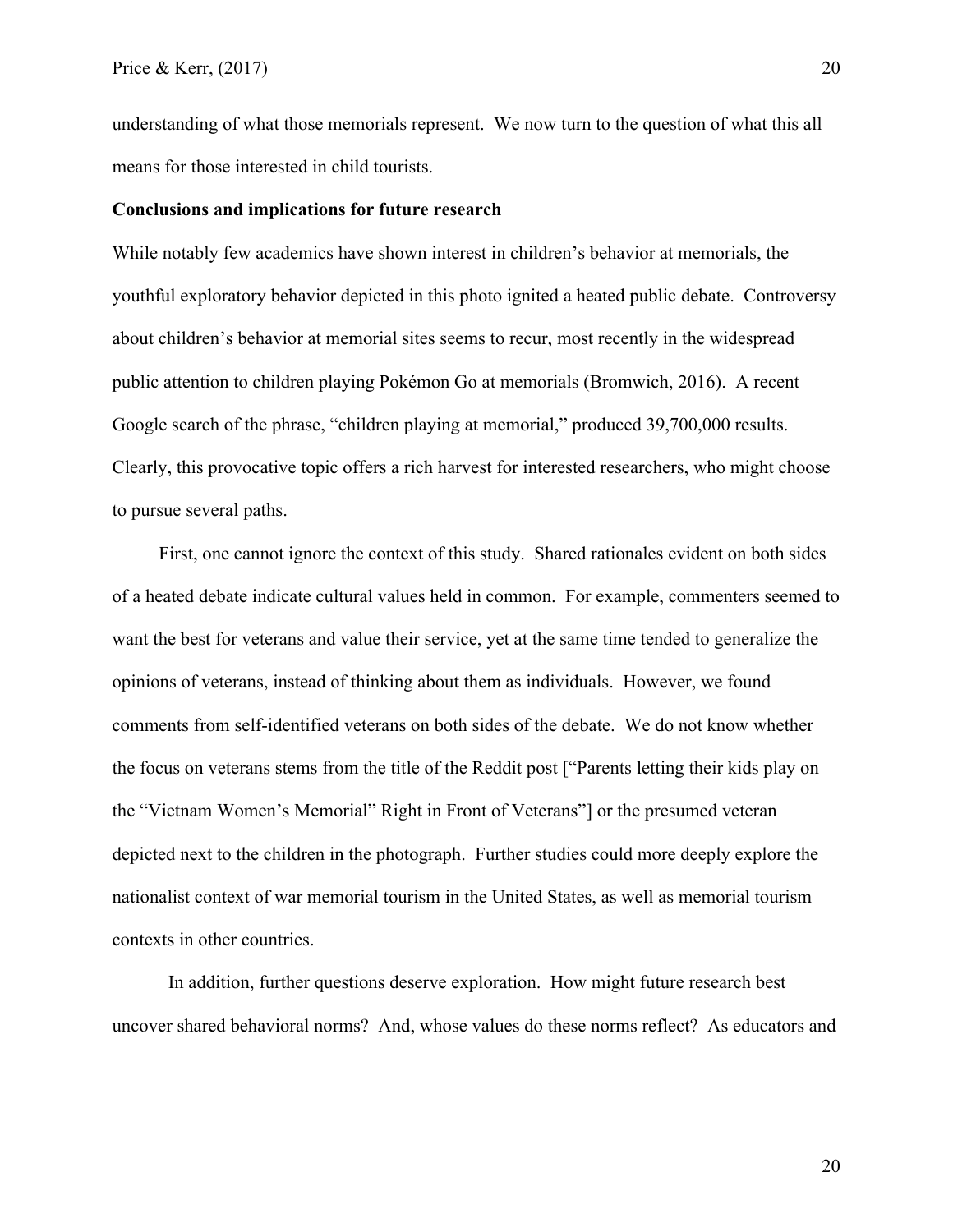interpreters grapple with these complex questions, studying online debates offers one path toward greater understanding of deep-seated feelings and beliefs.

Importantly, the children absent from this conversation have much to tell curious researchers. How might visiting children know that soldiers died? Prior research has discussed children's incomplete understanding of death as one way in which their tourism experience differs from that of adults (Kerr & Price, in press; 2016). How do children come to understand the rules at a memorial? What signals might have indicated to these children that this war memorial was an appropriate place to play?

On a recent trip to this Vietnam Women's Memorial with a group of middle school students, we asked the adolescents why they thought young children might climb across the bronze figures. "Oh, we know that. This is like the ones in the zoo!" they exclaimed. They went on to explain that at a zoo near their community, young children are encouraged to play on animal-shaped sculptures of comparable size and material, similarly displayed in a plaza without a fence or barrier rope. "At the zoo we climb all over them!" explained the teenagers, "so little kids would think it was okay to climb here, too." The teens' spontaneous analysis hints at what others have set forth: children's perspectives are uniquely theirs. No matter how intensely felt, adult views simply cannot capture younger visitors' experiences. This brief anecdote illustrates the expertise children provide in deepening our (adult) understanding of their experiences. Future research should invite children to actively participate or even design, collect, and analyze information about their own experiences, as others have suggested (Christensen & James, 2008; Pinter, 2014; Pinter & Zandian, 2014; Pinter & Zandian, 2015).

This exploratory study represents a first step in understanding how the public views children's behavior at war memorials. How might those views influence children's experiences?

21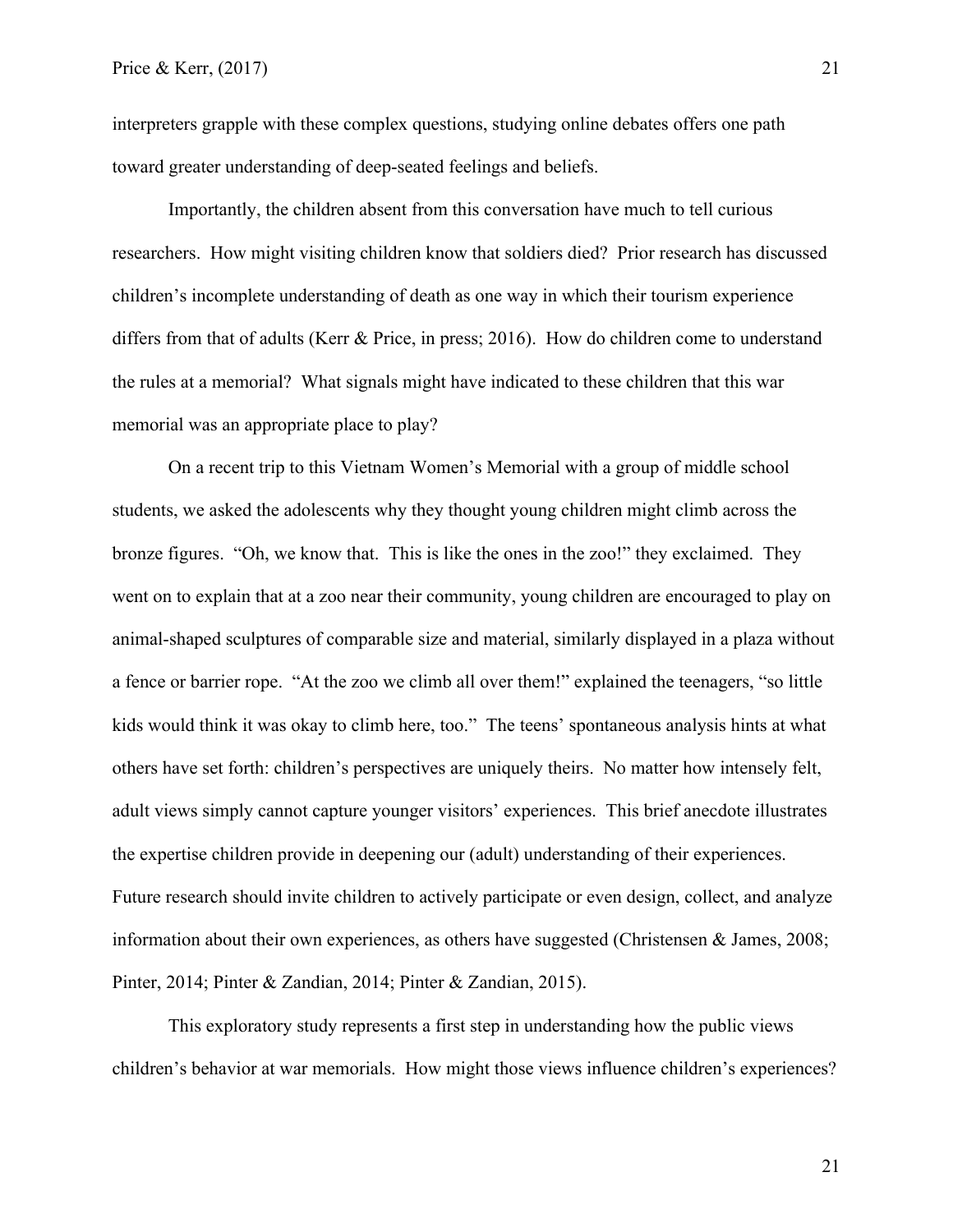How might they affect adult interactions with young visitors and their parents? In some instances, these comments depict a frightening scenario. As site managers resolve how to address Pokémon Go and each successive phenomenon, deep-seated adult beliefs revealed here warrant consideration.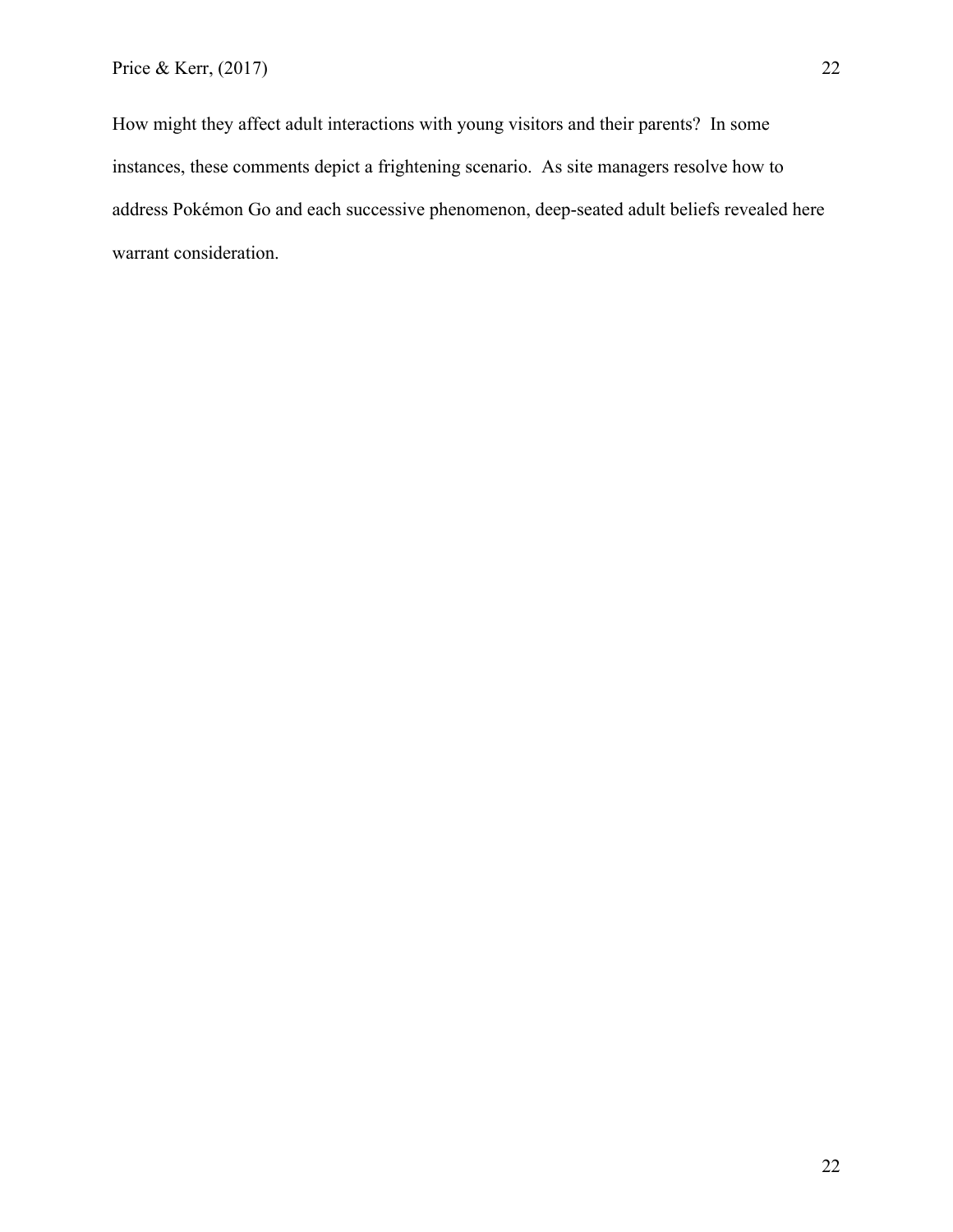# **Acknowledgements**

The authors acknowledge Matthew Munson for permission to reprint this photograph and Amy Marsh for bringing the original post to our attention. We also thank Dr. Andrew Oberg for technical assistance with data collection and Dr. Jennifer Lin Russell and Dr. Lauren B. Collister for their helpful critiques of early drafts of this manuscript.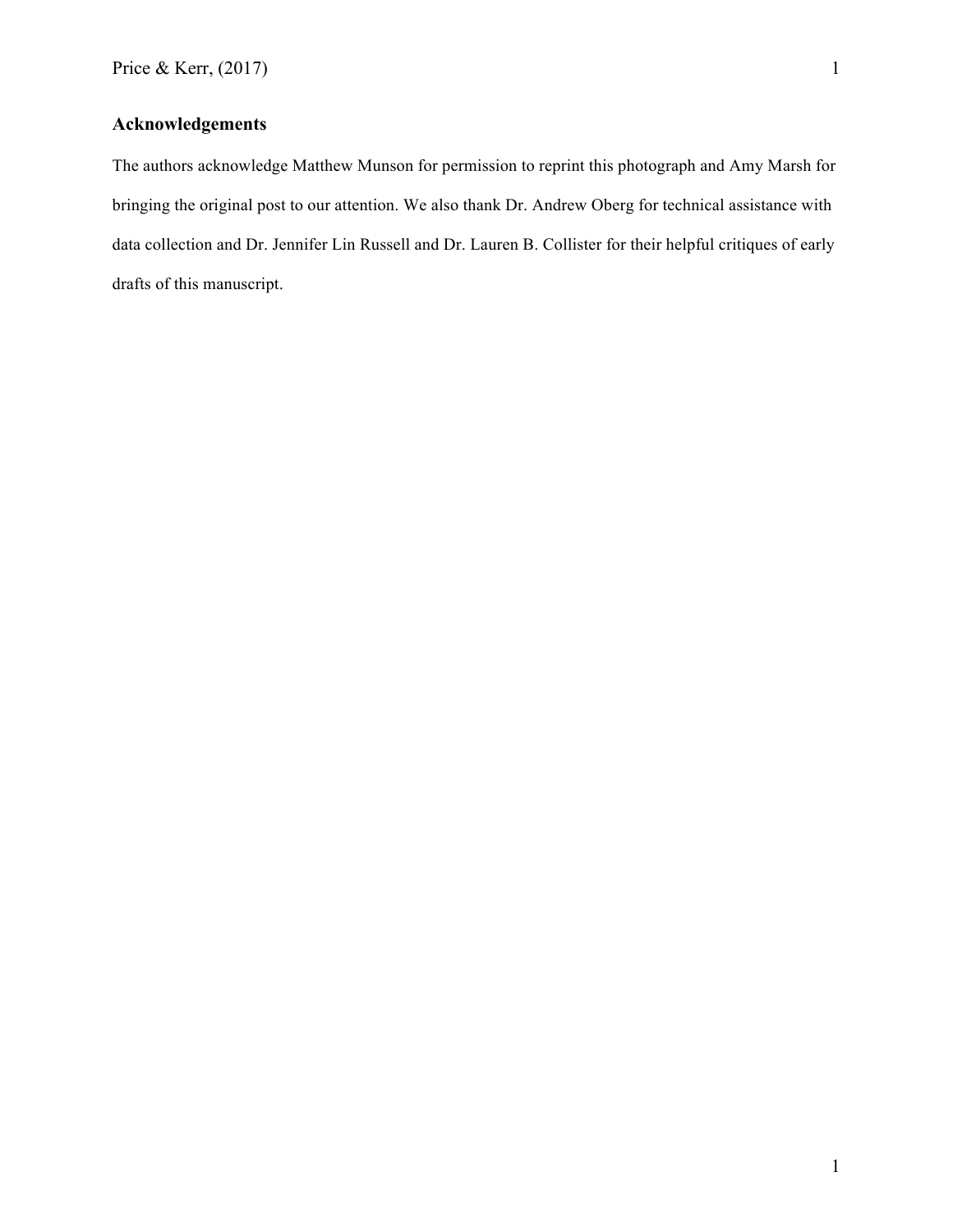#### **References**

- Altshuler, A. L., Gerns Storey, H. L., & Prager, S. W. (2015). Exploring abortion attitudes of US adolescents and young adults using social media. *Contraception, 91*, 226-233. doi: 10.1016/j.contraception.2014.11.009
- Ashworth, G. J., & Isaac, R. K. (2015). Have we illuminated the dark? Shifting perspectives on "dark" tourism. *Tourism Recreation Research, 40*(3), 316-325.
- Bakhtin, M. (1981). *The dialogic imagination: Four essays.* (C. Emerson & M. Holquist, Trans.). Austin, TX: University of Texas Press. (Original work published 1935)
- Baym, N. (2015). *Personal connections in the digital age* (2<sup>nd</sup> ed.). CambridgeEngland: Polity.
- Biran, A., Poria, Y., & Oren, G. (2011). Sought experiences at (dark) heritage sites. *Annals of Tourism Research, 38*(3), 820-841.
- Björk, P., & Kauppinen-Räisänen H. (2012). A netnographic examination of travelers' online discussions of risks. *Tourism Management Perspectives, 2*(3), 65–71.
- Bowman, M. S. & Pezzullo, P. C. (2010). What's so 'dark' about 'dark tourism?:' Death, tours, and performance. *Tourist Studies, 9*(3), 187-202.
- Bromwich, J. E. (2016, July 12). Where Pokémon should not go. *The New York Times.* Retrieved from http://www.nytimes.com/2016/07/13/technology/where-pokemon-should-notgo.html
- Carr, G. (2010) Shining a light on dark tourism: German bunkers in the British Channel Islands. *Public Archaeology, 9*(2), 64-84.
- Christensen, P., & James, A. (Eds). (2008) *Research with children: Perspectives and practices*  London, England: Routledge.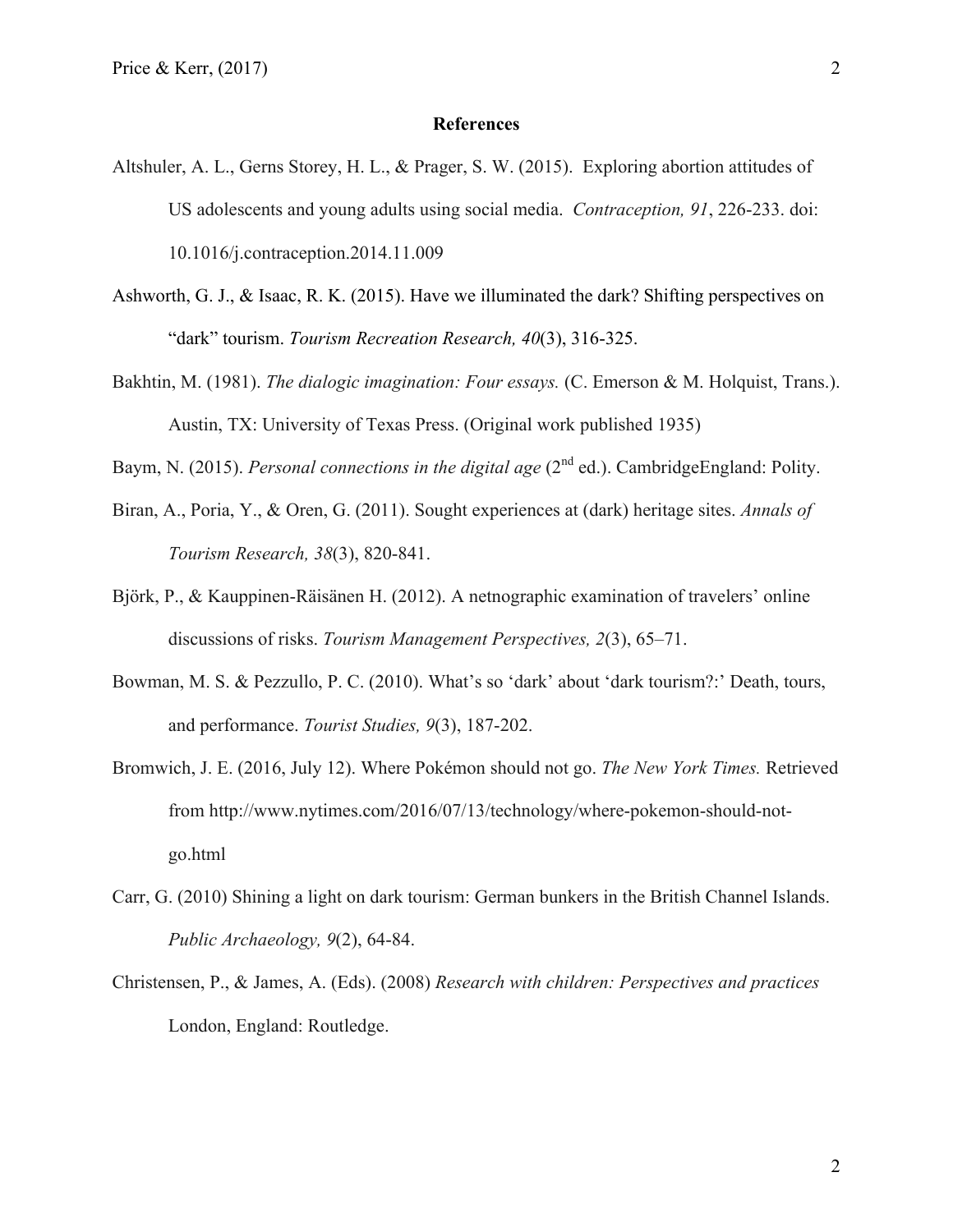- Coe, K., Kenski, K., & Rains, S. A. (2014). Online and uncivil? Patterns and determinants of incivility in newspaper website comments. *Journal of Communication, 64,* 658-679.
- Collins-Kreiner, N. (2015). Dark tourism as/is pilgrimage. *Current Issues in Tourism*, *1-5*. Advance online publication

Facebook rant on parenting, respecting veterans goes viral. (2015, July 22). *KRMG News.* Retrieved from http://www.krmg.com/news/news/national/facebook-rant-parentingrespecting-veterans-goes-v/nm4sY/

- Ferguson, M., Piché, J., & Walby, K. (2015). Bridging or fostering social distance? An analysis of penal spectator comments on Canadian penal history museums. *Crime Media Culture, 11*(3), 357-374.
- Foley, M., & Lennon, J. (1996). Editorial: Heart of darkness. *International Journal of Heritage Studies*, *2*(4), 195–197.
- Frost, W., & Laing, J. H. (2016). Children, families and heritage. *Journal of Heritage Tourism*, *1-6*. Advance online publication. doi: 10.1080/1743873X.2016.1201089
- Hartmann, R. (2014). Dark tourism, thanatourism, and dissonance in heritage tourism management: New directions in contemporary tourism research. *Journal of Heritage Tourism*, *9*(2), 166-182.
- Hsieh, H. F., & Shannon, S. E. (2005). Three approaches to qualitative content analysis. *Qualitative Health Research*, *15*(9), 1277-1288.

Keisling, S. (2011, April). *Stance in context: Affect, alignment, and investment in the analysis of stance taking.* Paper presented at the iMean conference, Bristol, England. Retrieved from http://s3.amazonaws.com/academia.edu.documents/35655471/Kiesling-StanceinContextiMean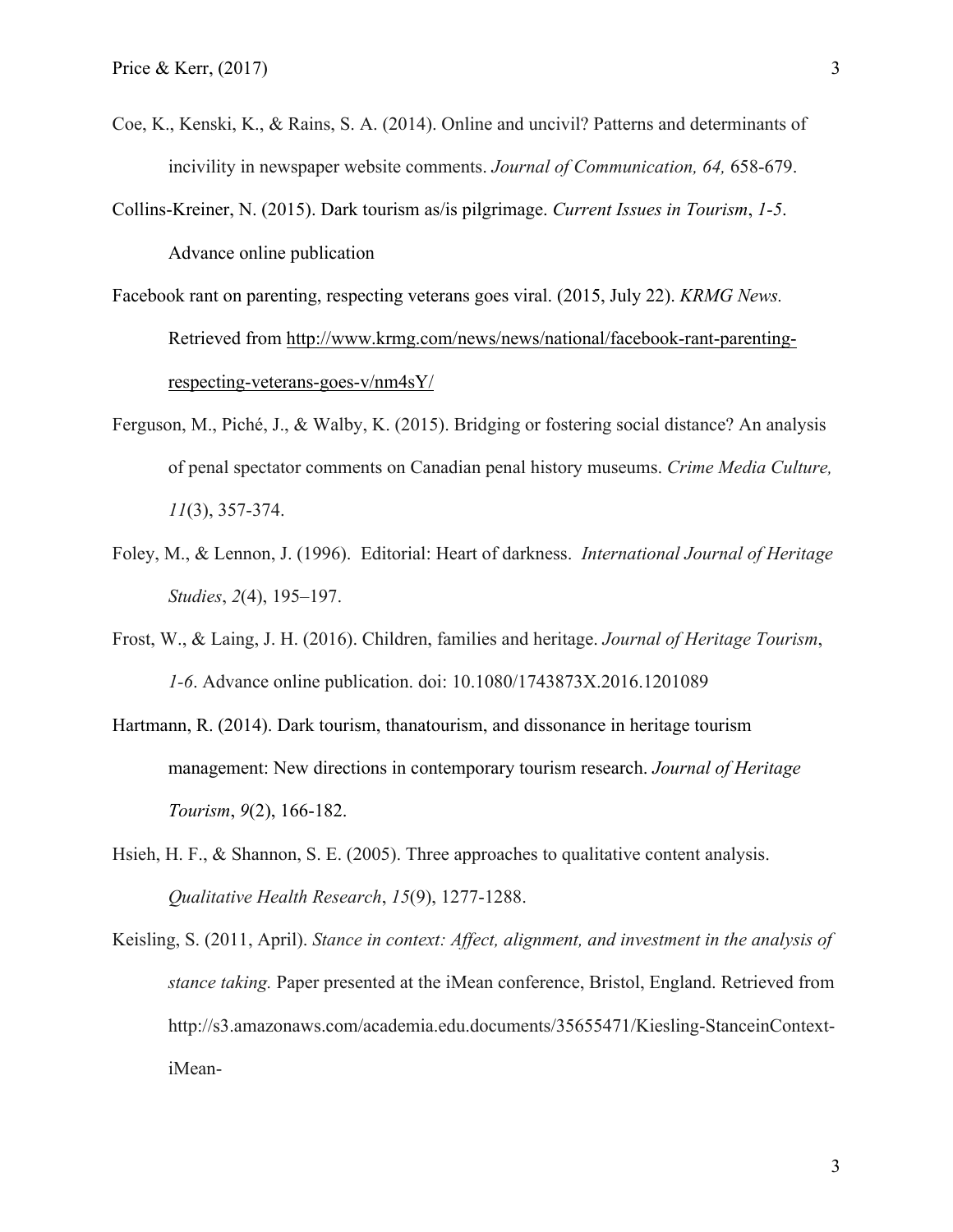pub.pdf?AWSAccessKeyId=AKIAJ56TQJRTWSMTNPEA&Expires=1471625067&Sig nature=qNnK7ogXCxnItic%2B0A%2BIGnOMl1A%3D&response-contentdisposition=inline%3B%20filename%3DStance\_in\_context\_Affect\_alignment\_and\_i.pdf

- Kerr, M. M., & Price, R. H. (in press). "I know the plane crashed:" Children's perspectives in dark tourism. In P. R. Stone, R. Hartmann, T. Seaton, R. Sharpley, & L. White (Eds.), *The Palgrave MacMillian handbook of dark tourism studies*. London, UK: Palgrave Macmillian.
- Kerr, M. M., & Price, R. H. (2016). Overlooked encounters: Young tourists' experiences at dark sites. *Journal of Heritage Tourism, 11*(2), 177-185.
- Khoo-Lattimore, C. (2015). Children on board: Methodological challenges, concerns and clarifications when including young children's voices in tourism research. *Current Issues in Tourism*, *18*(9), 845-858.
- Knudsen, B. T. (2011). Thanatourism: Witnessing difficult pasts. *Tourist Studies, 11*(1), 55-72.
- Krauss, M. J., Grucza, R. A., Bierut, L. J., & Cavazos-Rehg, P. A. (2015). "Get drunk. Smoke weed. Have fun.:" A content analysis of tweets about marijuana and alcohol. *American Journal of Health Promotion*. Advance online publication. doi: 10.4278/ajhp.150205- QUAL-708
- Krippendorff, K. (2013). *Content analysis: An introduction to its methodology* (3<sup>rd</sup> ed.). Los Angeles, CA: Sage.
- Kucher, K., Schamp-Bjerede, T., Kerren, A., Paradis, C., & Sahlgren, M. (2015). Visual analysis of online social media to open up the investigation of stance phenomena. *Information Visualization*, *15*(2), 1-24.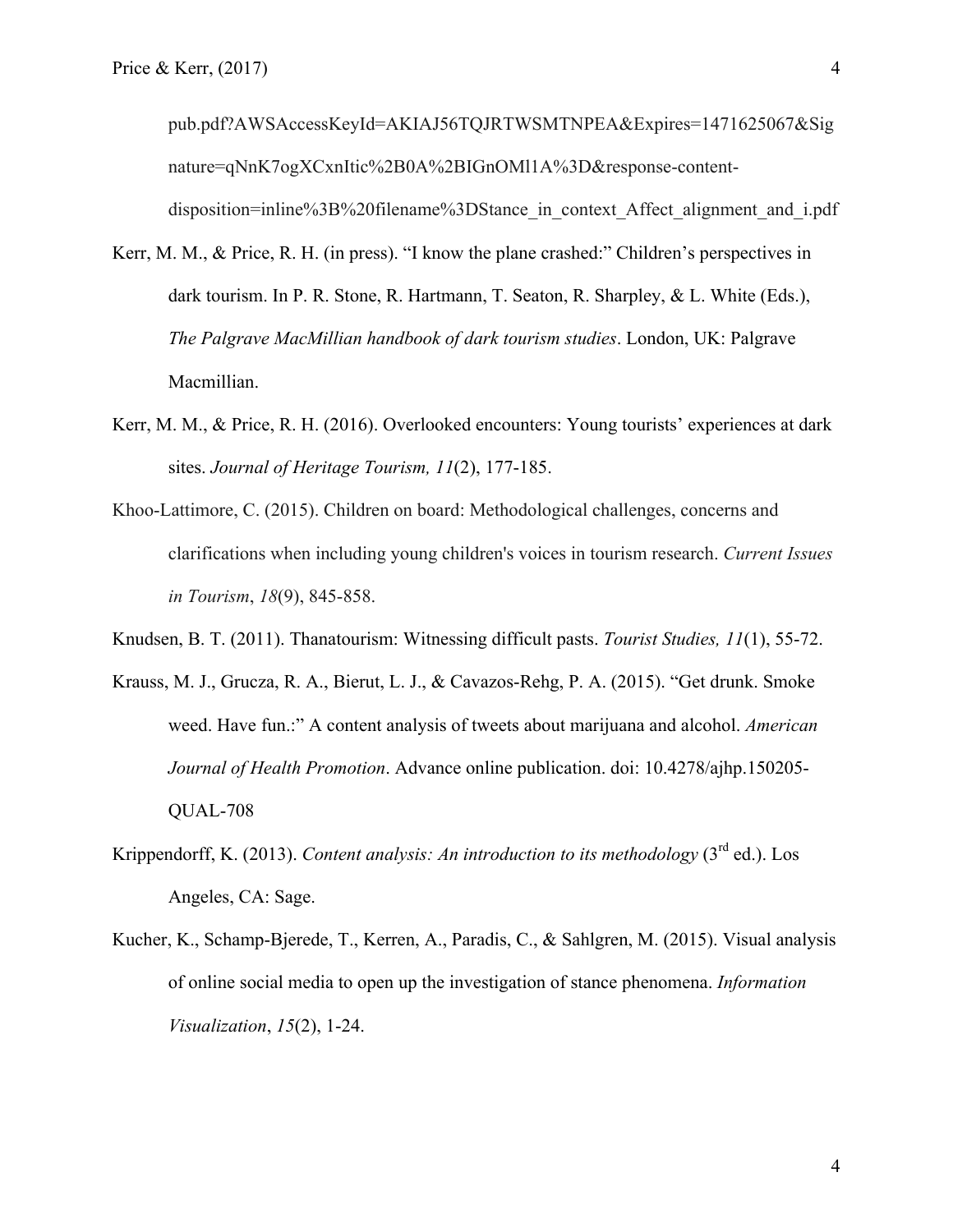- Lincoln, Y. S. & Guba, E. G. (1985). *Naturalistic inquiry.* Newbury Park, CA: Sage Publications.
- Litvin, S. W., Goldsmith, R. E., & Pan, B. (2008). Electronic word-of-mouth in tourism management. *Tourism Management, 29*, 458-468. doi: 10.1016/j.tourman.2007.05.011
- MetalClocker. (2015). Parents letting their children play on the "Vietnam Women's Memorial" right in front of veterans [Reddit post]. Retrieved from https://www.reddit.com/r/pics/comments/304g58/parents letting their children play on \_the/
- Miles, M. B., Huberman, A. M., & Saldaña, J. (2014). *Qualitative data analysis: A methods sourcebook* (3rd ed.)*.* Los Angeles, CA: Sage.
- Mkono, M. (2013). African and Western tourists: Object authenticity quest? *Annals of Tourism Research*, *41*, 195-214.
- Moreno, M. A., Goniu, N., Moreno, P. S., & Diekema, D. (2013). Ethics of social media research: common concerns and practical considerations. *Cyberpsychology, Behavior, and Social Networking*, *16*(9), 708-713.
- Munar, A. M., & Ooi, C. S. (2012). The truth of the crowds: Social media and destination management. In L. Smith, E. Waterton, & S. Watson (Eds.), *The cultural moment in tourism* (pp. 255-273). London: Routledge.
- MyFoxDC.com Web Producer. (2015, March 25). Photo gone viral shows children playing on Vietnam Women's Memorial-- while veterans watched. *Fox 5*. Retrieved from http://www.fox5dc.com/news/1690209-story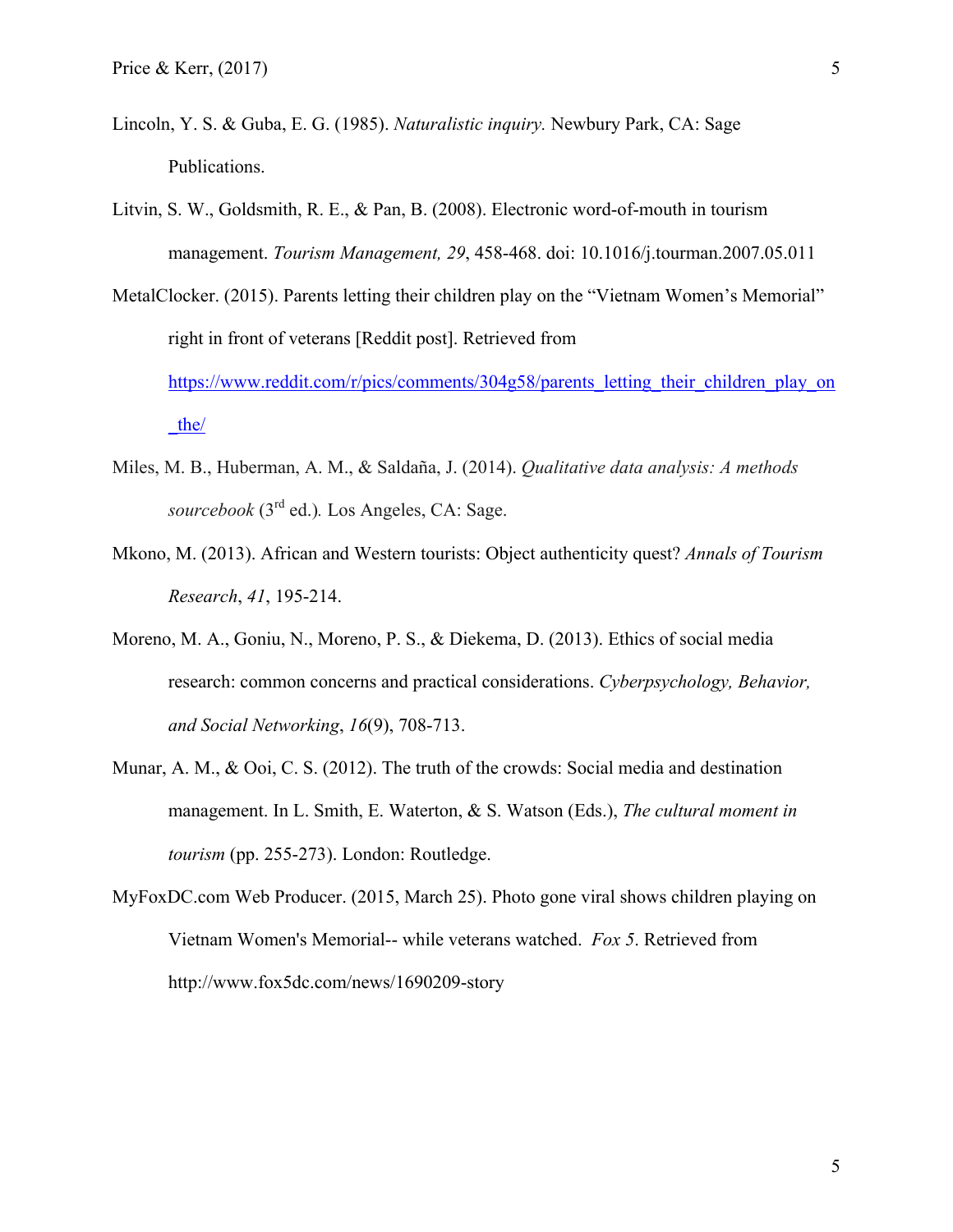- Ooi, C. S., & Munar, A. M. (2013). Digital social construction of a tourist site: Ground Zero. In A. M. Munar, S. Gyimóthy, & L. Cai (Eds.), *Tourism social media: Transformations in identity, community, and culture* (pp. 159-175). Bingley, England: Emerald.
- Paraskeva, N., Lewis-Smith, H., & Diedrichs, P. C. (2015). Consumer opinion on social policy approaches to promoting positive body image: Airbrushed media images and disclaimer labels. *Journal of Health Psychology*. Advance online publication. doi: 1359105315597052
- Pearson, M. (2015, March 26). Photo of children climbing on Vietnam memorial causes anger. *CNN.* Retrieved from http://www.cnn.com/2015/03/26/living/vietnam-memorial-viralphoto-feat/
- Pinter, A. (2014). Child participant roles in applied linguistics research. *Applied Linguistics*, *35*(2), 168-183.
- Pinter, A., & Zandian, S. (2014). "I don't ever want to leave this room:" Benefits of researching 'with'children. *ELT journal*, *68*(1), 64-74.
- Pinter, A., and Zandian, S. (2015) "I thought it would be tiny little one phrase that we said, in a huge big pile of papers": Children's reflections on their involvement in participatory research, *Qualitative Research, 15*(2), 235-250.
- Poria, Y., Reichel, A., & Biran, A. (2006). Heritage site perceptions and motivations to visit. *Journal of Travel Research, 44*, 318–326.
- Poria, Y., & Timothy, D. J. (2014). Where are the children in tourism research? *Annals of Tourism Research, 47*, 93-95.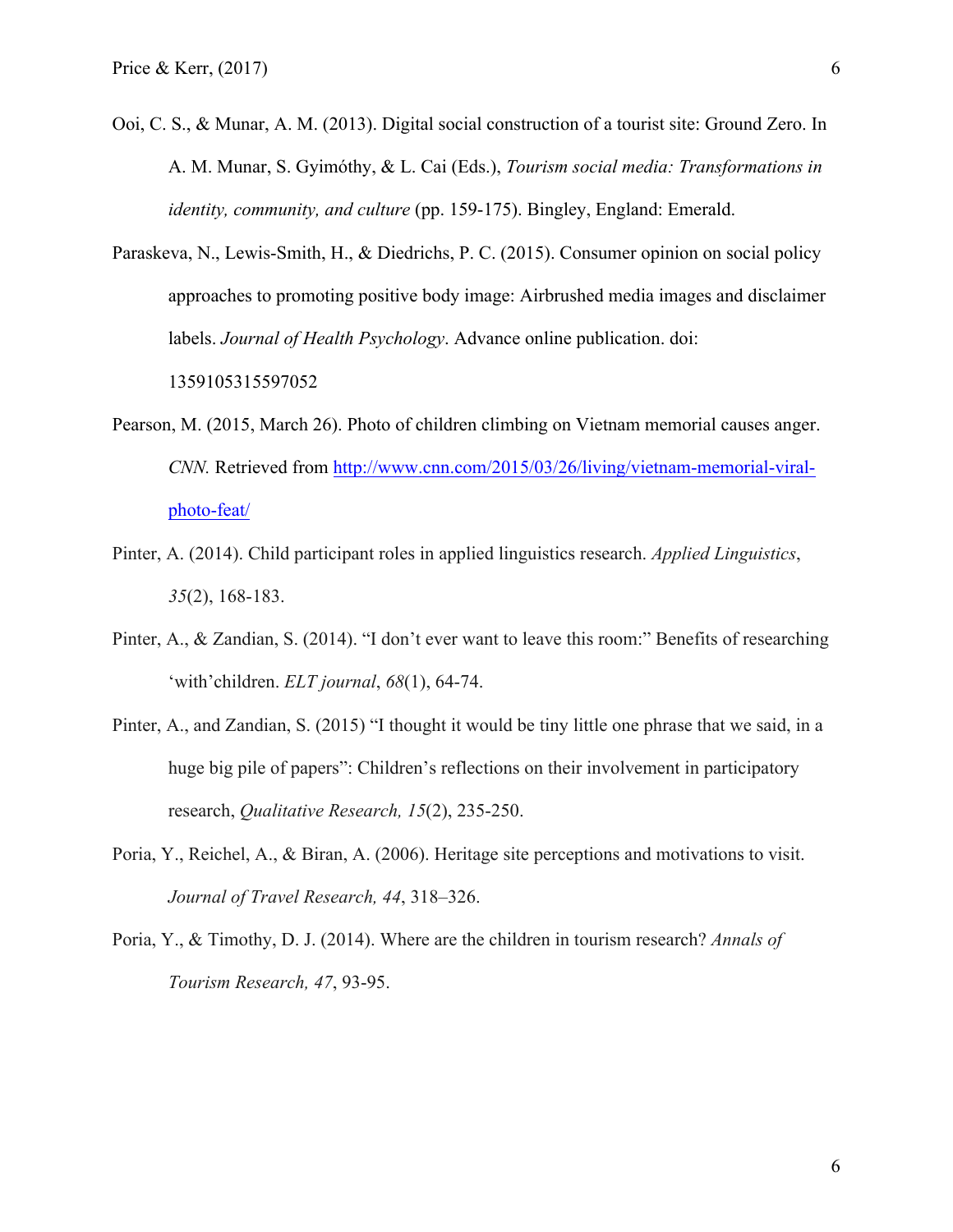Potter, W. J., & Levine-Donnerstein, D. (1999). Rethinking validity and reliability in content analysis. *Journal of Applied Communication Research, 27*(3), 258-284. doi: 10.1080/00909889909365539

Roche, D., & Quinn, B. (2016). Heritage sites and schoolchildren: Insights from the Battle of the Boyne. *Journal of Heritage Tourism.* Advance online publication. doi: 10.1080/1743873X.2016.1201086

- Seaton, A. (1996). Guided by the dark: From thanatopsis to thanatourism. *International Journal of Heritage Studies, 2*(4), 234-244.
- Seaton, A. (2002). Thanatourism's final frontiers? Visits to cemeteries, churchyards and funerary sites as sacred and secular pilgrimage. *Tourism Recreation Research, 27*(2), 73–82.
- Small, J. (2008). The absence of childhood in tourism studies. *Annals of Tourism Research, 35*(3), 772–789.
- Stone, P. R. (2006). A dark tourism spectrum: Towards a typology of death and macabre related tourist sites, attractions and exhibitions. *Tourism: An Interdisciplinary International Journal*, *54*(2), 145–160.
- Stone, P. R. (2013). Dark tourism scholarship: A critical review. *International Journal of Culture, Tourism, and Hospitality Research, 7*(30), 307-318.
- Stone, P. R., & Sharpley, R. (2013). Deviance, dark tourism, and "dark leisure:" Towards a (re)configuration of morality and the taboo in secular society. In S. Elkington  $\& S$ . Gammon (Eds.), *Contemporary perspectives in leisure: Meanings, motives and lifelong learning* (pp. 54-64). London: Routledge.
- Sutcliffe, K., & Kim, S. (2014). Understanding children's engagement with interpretation at a cultural heritage museum. *Journal of Heritage Tourism*, *9*(4), 332-348.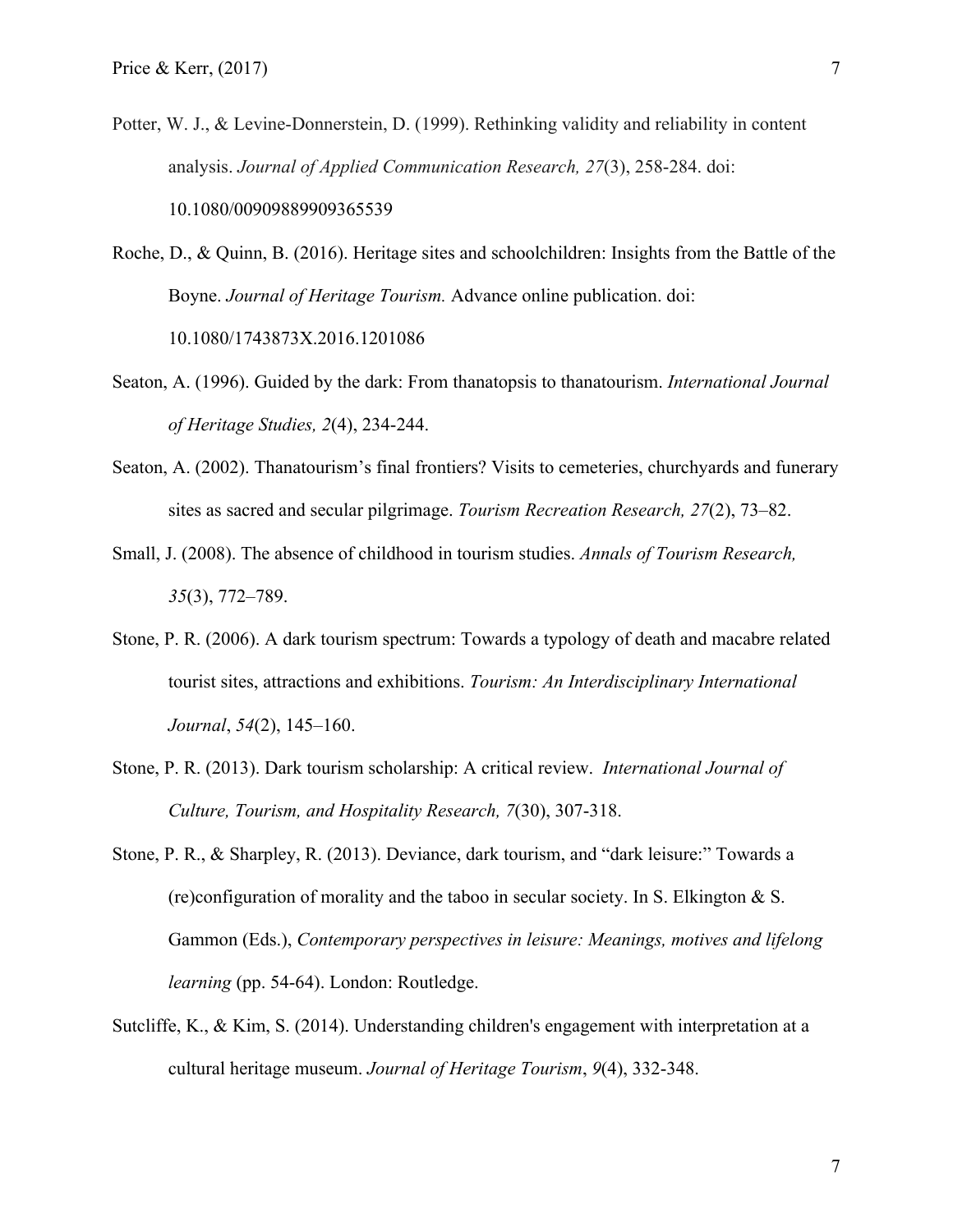- Sather-Wagstaff, J. (2011). *Heritage that hurts: Tourists in the memoryscapes of September 11*. Walnut Creek, CA: Left Coast Press.
- Timothy, D. J., & Boyd, S. B. (2006). Heritage tourism in the 21st century: Valued traditions and new perspectives, *Journal of Heritage Tourism, 1*(1), 1-16.
- Uzzell, D., & Ballantyne, R. (2008). Heritage that hurts: Interpretation in a postmodern world. In G. Fairclough, R. Harrison, J. H. Jameson & J. Schofield (Eds.) *The Heritage Reader* (pp. 502-513). New York, NY: Routledge.
- Veal, A. J. (2006). *Research methods for leisure and tourism: A practical guide* (3rd ed.). Harlow, England: Prentice Hall.
- Walter, T. (2009). Dark tourism: Mediating between the dead and the living. In R. Sharpley & P. R. Stone (Eds.), *The darker side of travel: The theory and practice of dark tourism* (pp. 39-55). Bristol, England: Channel View Publications.
- Wight, C., & Lennon, J. (2002). Towards an understanding of visitor perceptions of 'dark' attractions: The case of the Imperial War Museum of the North, Manchester. *Journal of Hospitality and Tourism, 2*(2), 105-122.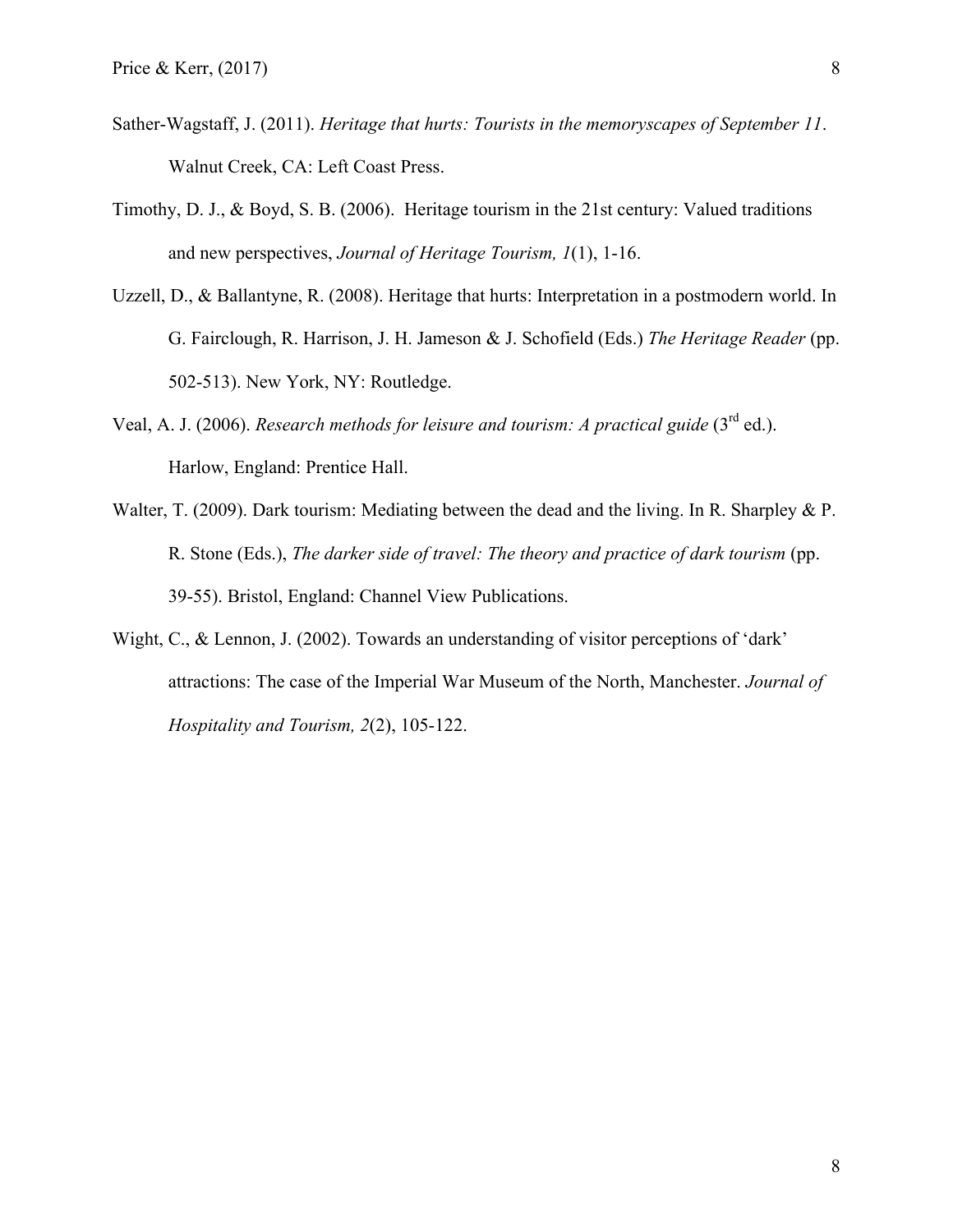| Table 1. Common rationales and percentages of associated comments on each side of debate |  |
|------------------------------------------------------------------------------------------|--|
|------------------------------------------------------------------------------------------|--|

 $(n=56)^{a, b}$ 

| Rationale                                                      | Children should play at<br>war memorials<br>$(n=16)^{c}$<br>$\frac{0}{0}$ | Children should not<br>play at war memorials<br>$(n=40)^d$<br>$\frac{0}{0}$ |
|----------------------------------------------------------------|---------------------------------------------------------------------------|-----------------------------------------------------------------------------|
| Because soldiers died                                          | .25                                                                       | .25                                                                         |
| Because of general feelings about respect<br>and what is right | .06                                                                       | .55                                                                         |
| Because veterans served                                        | .31                                                                       | .08                                                                         |
| Because this is art or a sculpture                             | .06                                                                       | .18                                                                         |
| Because it is educational                                      | .13                                                                       |                                                                             |

Note: <sup>a</sup>n refers to total comments expressing a behavioral expectation.

<sup>b</sup> Percentages do not equal 100, because not every comment listed a rationale for stated behavioral expectation, and some comments listed multiple rationales.

 $\epsilon$  n refers to total comments expressing expectation that children should play at memorials.

<sup>d</sup> n refers to total comments expressing expectation that children should not play at memorials.